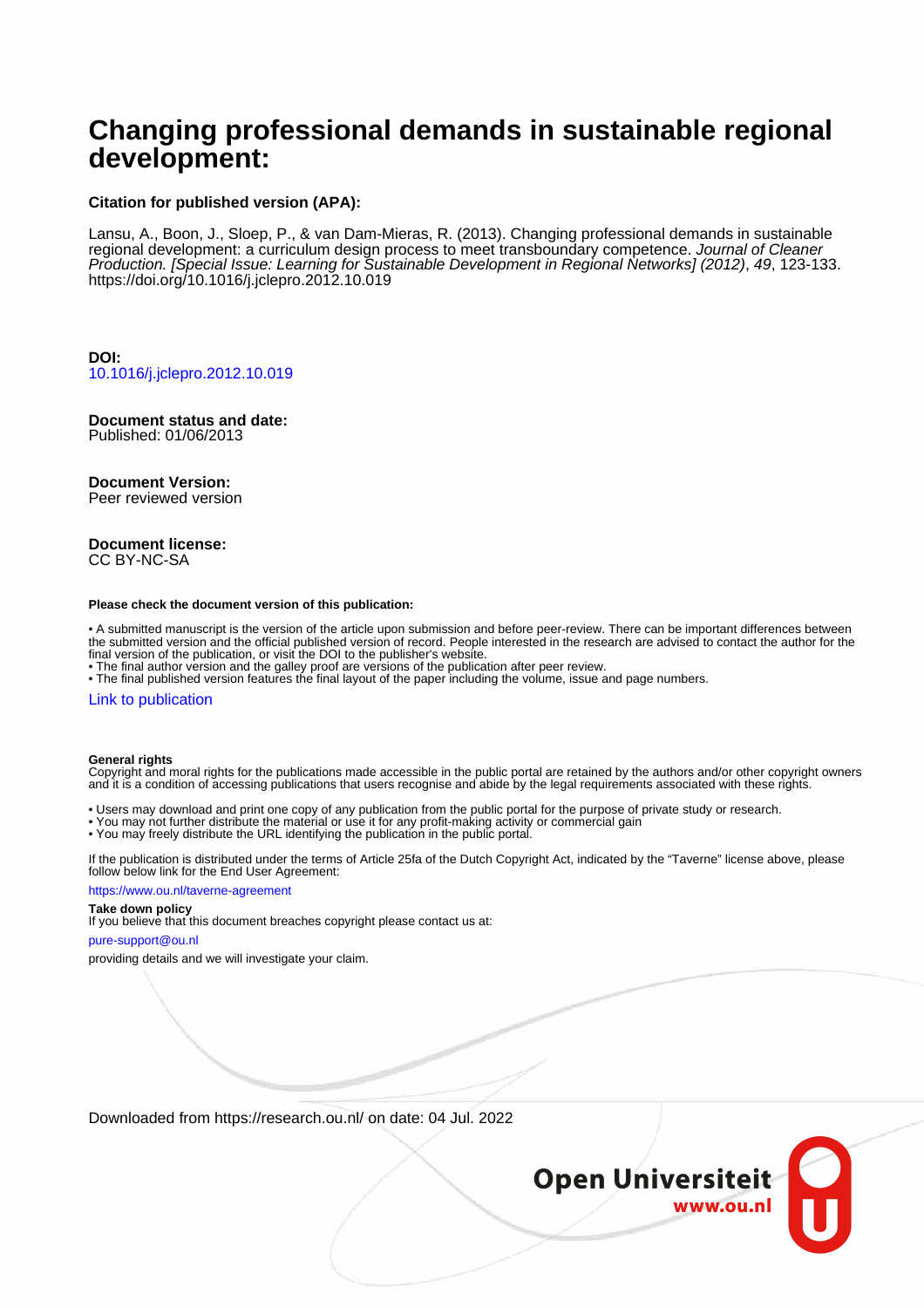"NOTICE: THIS IS THE AUTHOR'S VERSION OF A WORK THAT WAS ACCEPTED FOR PUBLICATION IN JOURNAL OF CLEANER PRODUCTION. CHANGES RESULTING FROM THE PUBLISHING PROCESS, SUCH AS PEER REVIEW, EDITING, CORRECTIONS, STRUCTURAL FORMATTING, AND OTHER QUALITY CONTROL MECHANISMS MAY NOT BE REFLECTED IN THIS DOCUMENT. CHANGES MAY HAVE BEEN MADE TO THIS WORK SINCE IT WAS SUBMITTED FOR PUBLICATION. A DEFINITIVE VERSION WAS SUBSEQUENTLY PUBLISHED IN JOURNAL OF CLEANER PRODUCTION, SPECIAL ISSUE LEARNING FOR SUSTAINABLE DEVELOPMENT IN REGIONAL NETWORKS", [VOL#, ISSUE#, (15 OCT 2012)] [HTTP://DX.DOI.ORG/10.1016/j.jclepro.2012.10.019](http://dx.doi.org/10.1016/j.jclepro.2012.10.019) "

# Changing professional demands in sustainable regional development: a curriculum design process to meet transboundary competence

Angelique Lansu<sup>a</sup>, Jo Boon<sup>a</sup>, Peter B. Sloep<sup>a</sup> and Rietje van Dam-Mieras<sup>ab</sup> Open Universiteit-the Netherlands<sup>a</sup>, Leiden University-the Netherlands<sup>b</sup>

**Abstract**: Within a region, public sector organisations, private sector organisations and knowledge institutions all have a stake in finding novel ways to face tomorrow's demands. In this paper we focus on the enhanced role of universities within the social network of our increasingly knowledge based society. The regional level of this study is the cross-border Rhine-Scheldt Delta and its knowledge network on sustainable innovations in water management. The challenge of sustainable development implies a frequent crossing of boundaries between disciplines and stakeholder perspectives and leads to what is called transboundary competence. This paper considers the implications of changing professional demands in the domain of sustainability from the point of view of the university. It addresses the research questions: How can a university incorporate transboundary competence in its view on learning and curriculum development? And how can the academic quality of learning outcomes be guaranteed in such curricula designed to meet the needs of stakeholders? Proposed is a design process based on open curriculum development in interaction with the workfield. The design process has been tested in the design of a blended learning Master in Delta Water Management.

**Key words**: Sustainable regional development, transboundary competence, open curriculum design, networked learning, professional competence, water management, Rhine-Scheldt Delta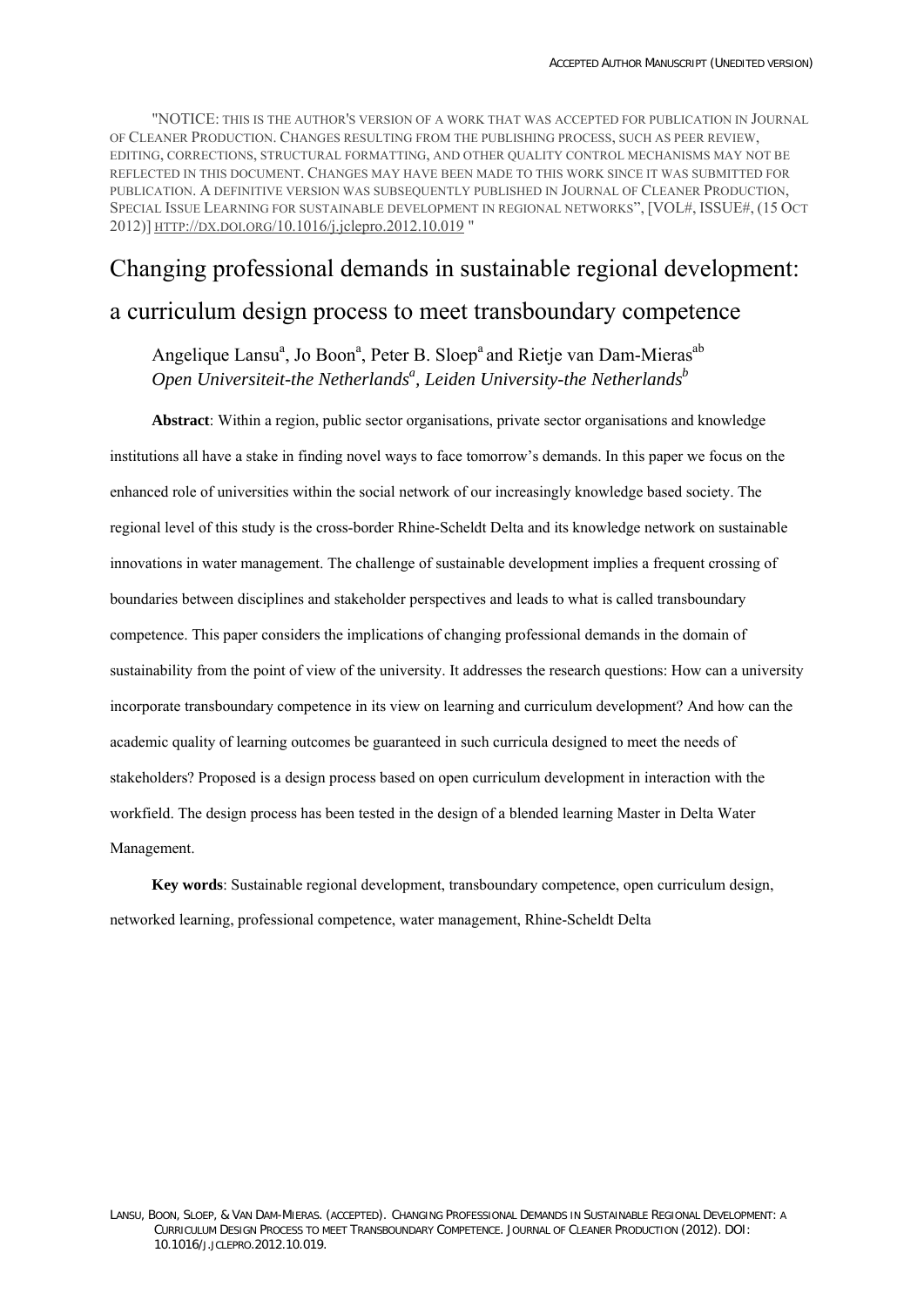"NOTICE: THIS IS THE AUTHOR'S VERSION OF A WORK THAT WAS ACCEPTED FOR PUBLICATION IN JOURNAL OF CLEANER PRODUCTION. CHANGES RESULTING FROM THE PUBLISHING PROCESS, SUCH AS PEER REVIEW, EDITING, CORRECTIONS, STRUCTURAL FORMATTING, AND OTHER QUALITY CONTROL MECHANISMS MAY NOT BE REFLECTED IN THIS DOCUMENT. CHANGES MAY HAVE BEEN MADE TO THIS WORK SINCE IT WAS SUBMITTED FOR PUBLICATION. A DEFINITIVE VERSION WAS SUBSEQUENTLY PUBLISHED IN JOURNAL OF CLEANER PRODUCTION, SPECIAL ISSUE LEARNING FOR SUSTAINABLE DEVELOPMENT IN REGIONAL NETWORKS", [VOL#, ISSUE#, (15 OCT 2012)] [HTTP://DX.DOI.ORG/10.1016/j.jclepro.2012.10.019](http://dx.doi.org/10.1016/j.jclepro.2012.10.019) "

# Changing professional demands in sustainable regional development: a curriculum design process to meet transboundary competence

Angelique Lansu<sup>a</sup>, Jo Boon<sup>a</sup>, Peter B. Sloep<sup>a</sup> and Rietje van Dam-Mieras<sup>ab</sup> Open Universiteit-the Netherlands<sup>a</sup>, Leiden University-the Netherlands<sup>b</sup>

## 1 Introduction

Our society can be seen as a global networked society in which the regional level is increasing in importance. Regions have an optimal size for communication and learning for sustainable development in a multi-level system ([Adomßent, 2011;](#page-26-0) [Castells, 1996\)](#page-25-0): it is the regional level (or meso-level of organisations), which is in interaction with both the local level of initiatives (at micro level of the individual citizen) and the global level of challenges (at the macro level of key stakeholders, politics and society). Within a region, public sector organisations, private sector organisations and knowledge institutions have a stake in finding novel ways to face tomorrow's demands. The implications and scope of regional development may vary according to the geographic region and to how its boundaries are perceived internally and externally. The regional model of innovation dynamics between the public, private and knowledge sectors is often referred to as the 'knowledge triangle', although the term is not always quite clear as to the three actors involved and the aim of the interaction processes. The so-called and widely-used knowledge triangle of the EU innovation agenda ([van Vught, 2009](#page-26-1)) refers to education, research and innovation as the key drivers of the knowledge based society. Another concept based on mutual, networked learning in strengthening innovation dynamics is the Triple Helix Model [\(Etzkowitz and Leydesdorff,](#page-25-1) 

LANSU, BOON, SLOEP, & VAN DAM-MIERAS. (ACCEPTED). CHANGING PROFESSIONAL DEMANDS IN SUSTAINABLE REGIONAL DEVELOPMENT: A CURRICULUM DESIGN PROCESS TO MEET TRANSBOUNDARY COMPETENCE. JOURNAL OF CLEANER PRODUCTION (2012). DOI: 10.1016/J.JCLEPRO.2012.10.019.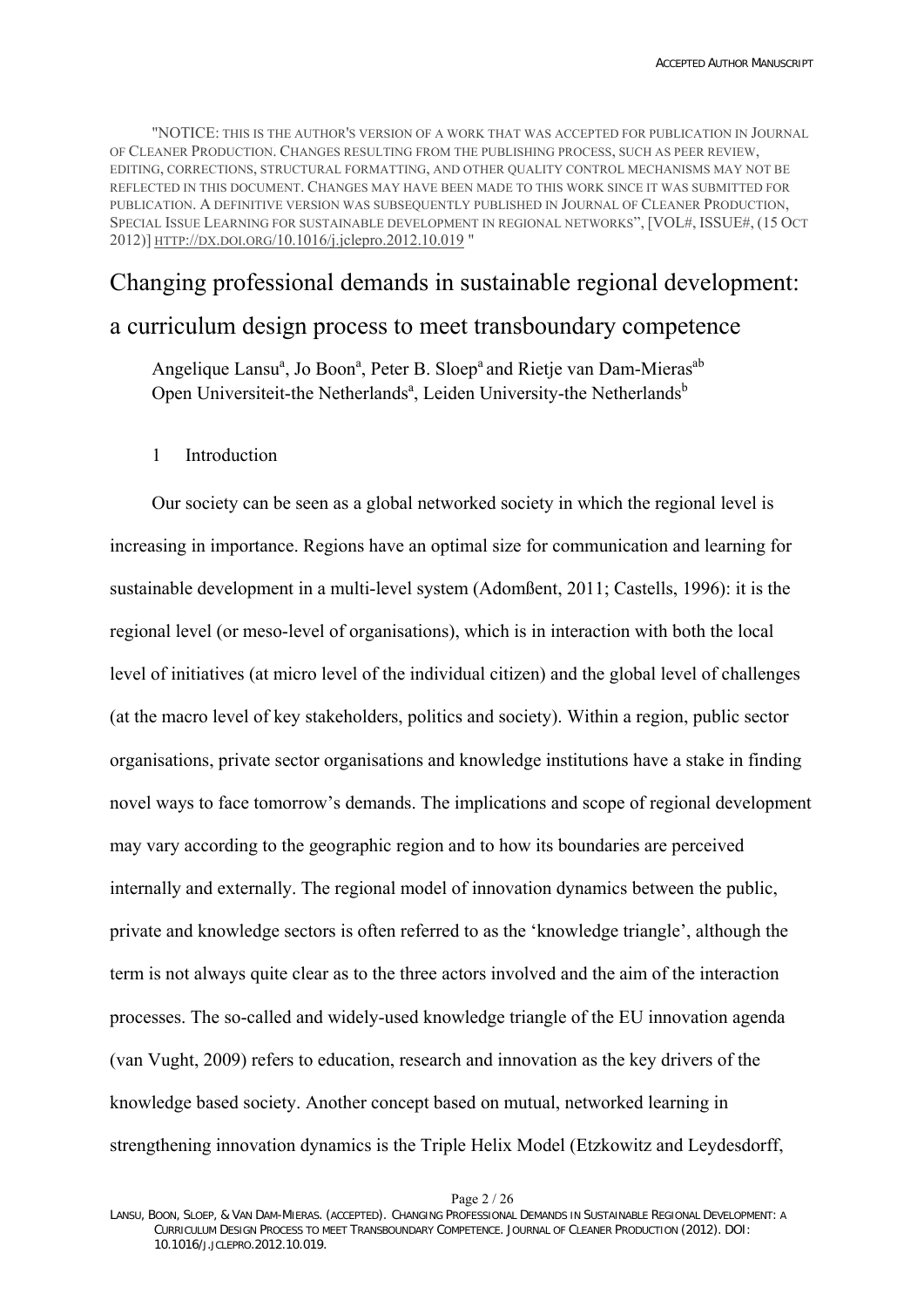[2000\)](#page-25-1). The triple helix represents the more overlapping, intensive interrelationship between academia, government, and industry as shareholders in regional development. Whereas the triple helix is rather focused on academic business and the commercialization of the results of research processes, in Burton Clark's 'entrepreneurial university', more attention is paid to teaching and learning [\(Clark, 1998,](#page-25-2) [2004\)](#page-25-3). To sustain knowledge change, the latter concept blends care for academic values in well-endowed curricula, meanwhile interacting with the dynamics of the professional practice [\(Clark, 2004\)](#page-25-3). Starting from this theory, the 'third mission' of universities on regional economic and social development is not only to meet the widespread need to generate knowledge-based innovation [\(Etzkowitz, 2003](#page-25-4)), but also to incorporate within the curricula a triple helix process of mutual, networked learning. [Zilahy](#page-26-2)  [and Huisingh \(2009](#page-26-2)) highlight the complex nature and barriers of university cooperation in such multi-disciplinary, multi-stakeholder regional sustainable development initiatives.

In this paper, we focus on the role of academic curricula in sustainable regional development in our increasingly knowledge based society. The level of study is the Rhine-Scheldt Delta region: a cross-border estuary area in the western part of Belgium and the Netherlands. The process of mutual, networked learning among public, private and knowledge sectors in this region can be defined as transitional learning to overcome discontinuities caused by boundaries and sub-dynamics of innovation [\(Lansu et al., 2010](#page-26-3)). Such an engagement in regional learning has of course consequences for the way university curricula are designed. The latter is especially true for curricula on sustainable development, where fostering transdisciplinarity and stakeholder collaboration [\(Lozano et al., 2011\)](#page-26-4) and learning to cope with uncertainty and complexity at various levels of spatio-temporal scale are of vital importance.

At the regional level, stakeholders involved in the triple helix will have to discover in mutual interaction what works and what actions are needed. That is why professionals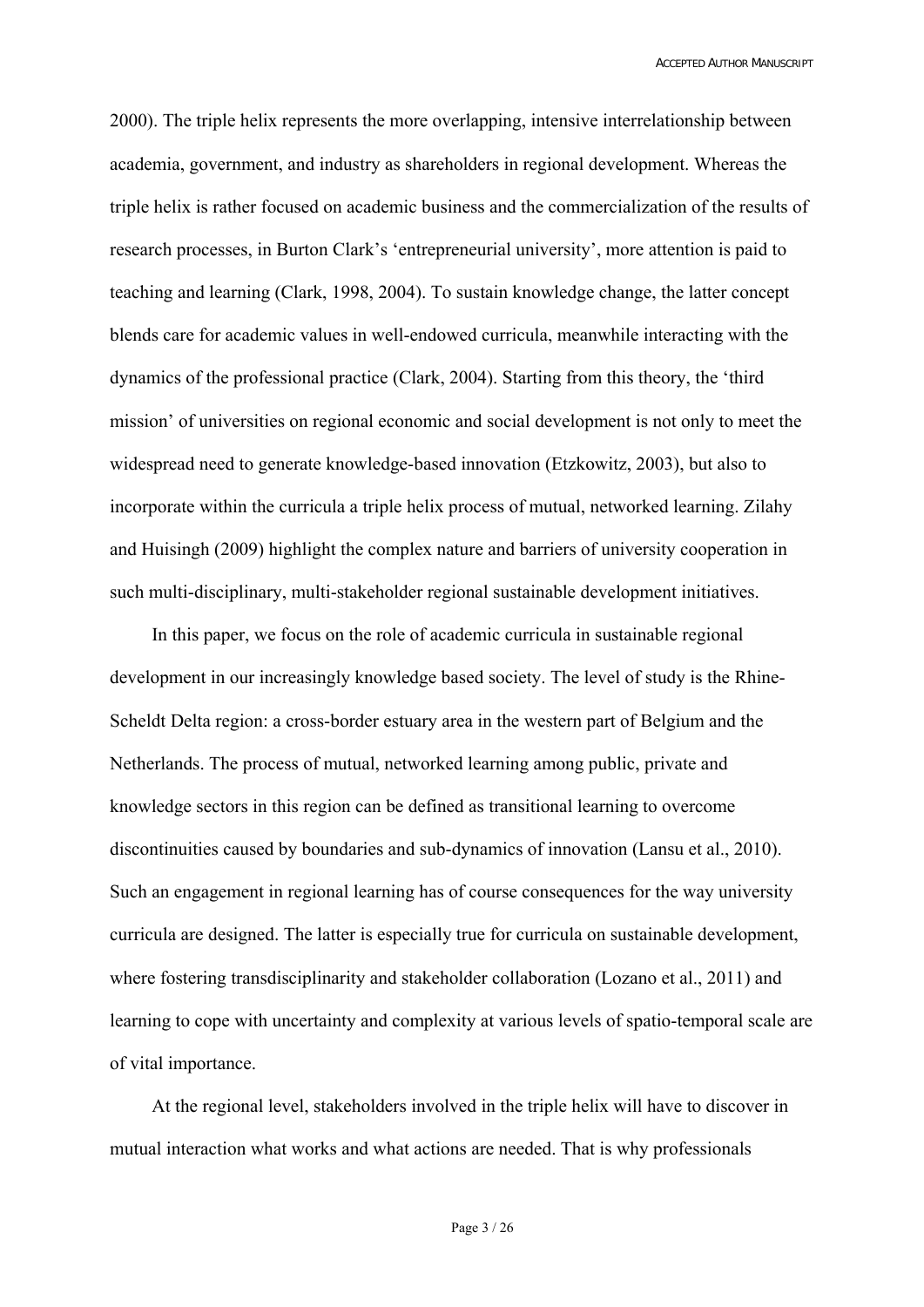working on technological, environmental, economic, or societal solutions for sustainability problems ([Lozano, 2008\)](#page-26-5), have to cope with a continuously changing labour market and continuously changing professional demands. This of course must have implications for the design of curricula on sustainable development in higher education. This article reviews the design process of a university curriculum within the triple helix of government-industryacademia, to suit these changing demands into regional curricula for lifelong learning at master level. We will now illustrate such changing professional demands, with examples from water management as a domain in sustainability science.

Current examples in water management show that the professional demands in this domain are rapidly changing. Research on the role of professionals [\(Hutchins et al., 2008\)](#page-25-5) during the Hurricane Katrina disaster in 2005 showed the necessity of role change in water management. The Katrina storm surge caused most (2/3) breaches in human designed levees, flooding 'safely', water-managed residential areas ([ASCE, 2007](#page-25-6)). Learned from the effects of the Katrina disaster, the prospect of more severe hurricanes, as an effect of climate change with higher chances on levee failures, demands new solutions in this domain. In the search for those solutions not only water managers but also policy-makers, citizens and stakeholders are involved. In sustainable water management, building higher levees is no longer the 'one and only' (technological) option. The post-Katrina American practice of water management now focuses on predicting disasters and mediating by 'building with nature' the effects once they have happened [\(van Koningsveld et al., 2008](#page-26-6)): a role change of the water management professionals. [Bijker \(2007](#page-25-7)) noticed that the Dutch water managers seem still merely aimed at keeping the water out. Picture this as the water manager in the role of the iconic Hansje Brinker who plugs a dike with a finger. In her study, [Wesselink \(2007\)](#page-26-7) analysed the response of this post-Katrina American practice of water management on Delta Water Management in the Netherlands. She concludes that the challenge is to find solutions that are consistent with

Page 4 / 26

LANSU, BOON, SLOEP, & VAN DAM-MIERAS. (ACCEPTED). CHANGING PROFESSIONAL DEMANDS IN SUSTAINABLE REGIONAL DEVELOPMENT: A CURRICULUM DESIGN PROCESS TO MEET TRANSBOUNDARY COMPETENCE. JOURNAL OF CLEANER PRODUCTION (2012). DOI: 10.1016/J.JCLEPRO.2012.10.019.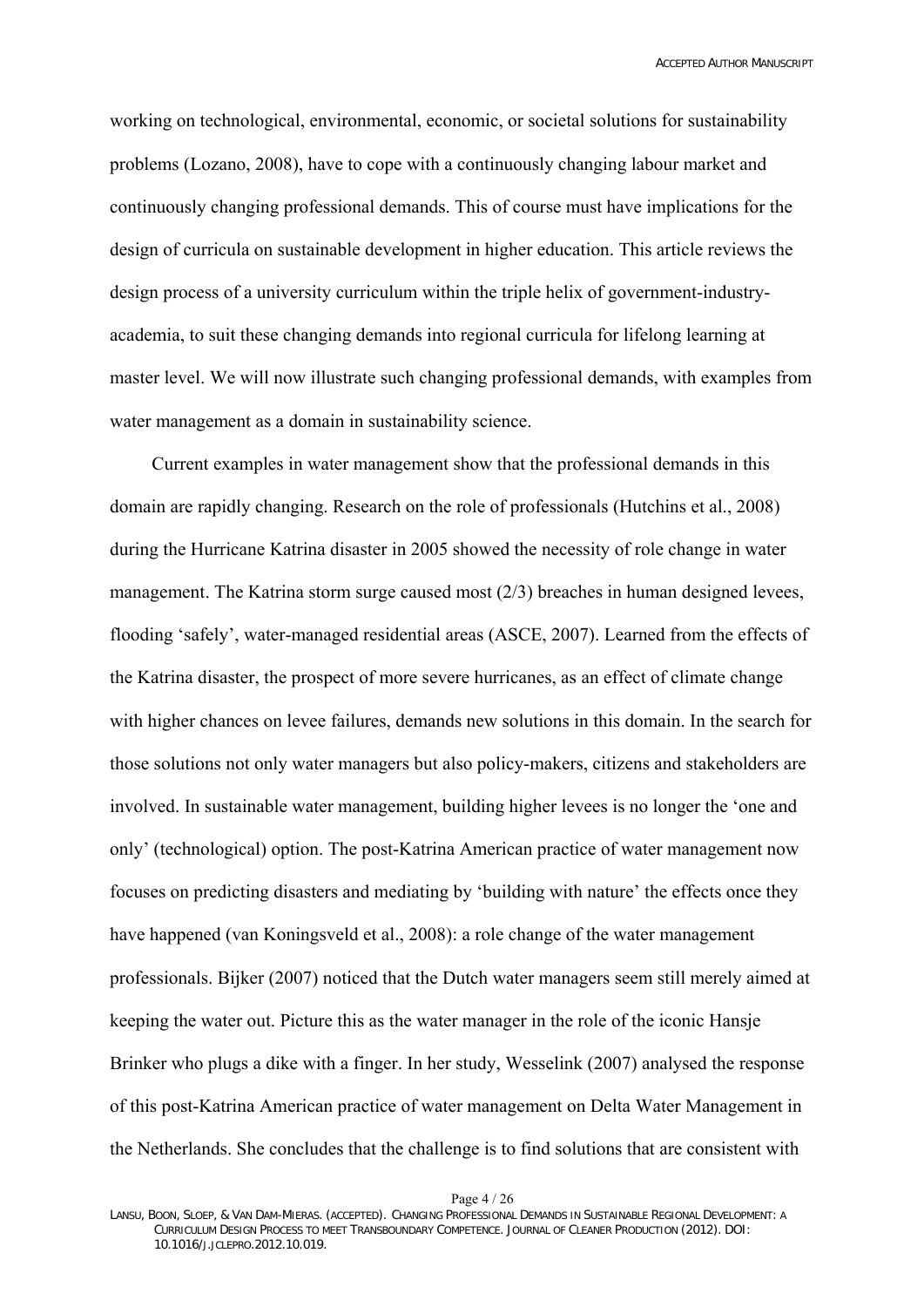local and regional culture, and to avoid locking-in whether technologically or politically. Addressing this challenge, the professional demands on Dutch water managers will change.

The example demonstrates that the professional demands for water managers change over time and over space and so does the role, sustainability professionals have to play in interaction with citizens and policy-makers. If entrepreneurial universities want to incorporate such continuously changing professional demands into their academic curricula, they have to translate these demands into intended learning outcomes.

# 2 Changing Professional Demands in University Curricula

## 2.1 Professional Demands and Learning Outcomes

The focus on learning outcomes in university curricula is relatively new. Since the early nineties, higher education in The Netherlands and Flanders has been changing from a mainly input-based approach (completion of pre-described study-load) towards a more competencebased approach [\(NVAO, 2003\)](#page-26-8). This implies an emphasis shift from the learning process to learning outcomes [\(Felder et al., 2011](#page-25-8)). Therefore, the learning outcomes become the measurable goals of the expected level of competence. In competence-based learning, the delineation of learning outcomes is often done by unravelling the job domain in separate key competences, skills, and attitudes. If these are generic qualities related to the potential contribution of the graduate to society and the labour market, the Australian educational system speaks of 'graduate attributes' [\(Barrie, 2006](#page-25-9); [Byrne et al., 2010](#page-25-10); [Desha et al., 2009\)](#page-25-11), a term followed in other educational systems ([Avard and Zenios, 2012\)](#page-25-12) . Current critiques point at the disadvantages of this kind of competency-based learning and generic graduate attributes. According to [Koper and Tattersall \(2004](#page-26-9)), this decomposition of job tasks is a behaviouristic approach, which leads to endless lists of very small, pre-described learning objectives. Following [Gonczi \(1999\)](#page-25-13) and [Schlusmans et al. \(1999](#page-26-10)), they state that learning design should be based on an integrated competence-based approach that takes a more

Page 5 / 26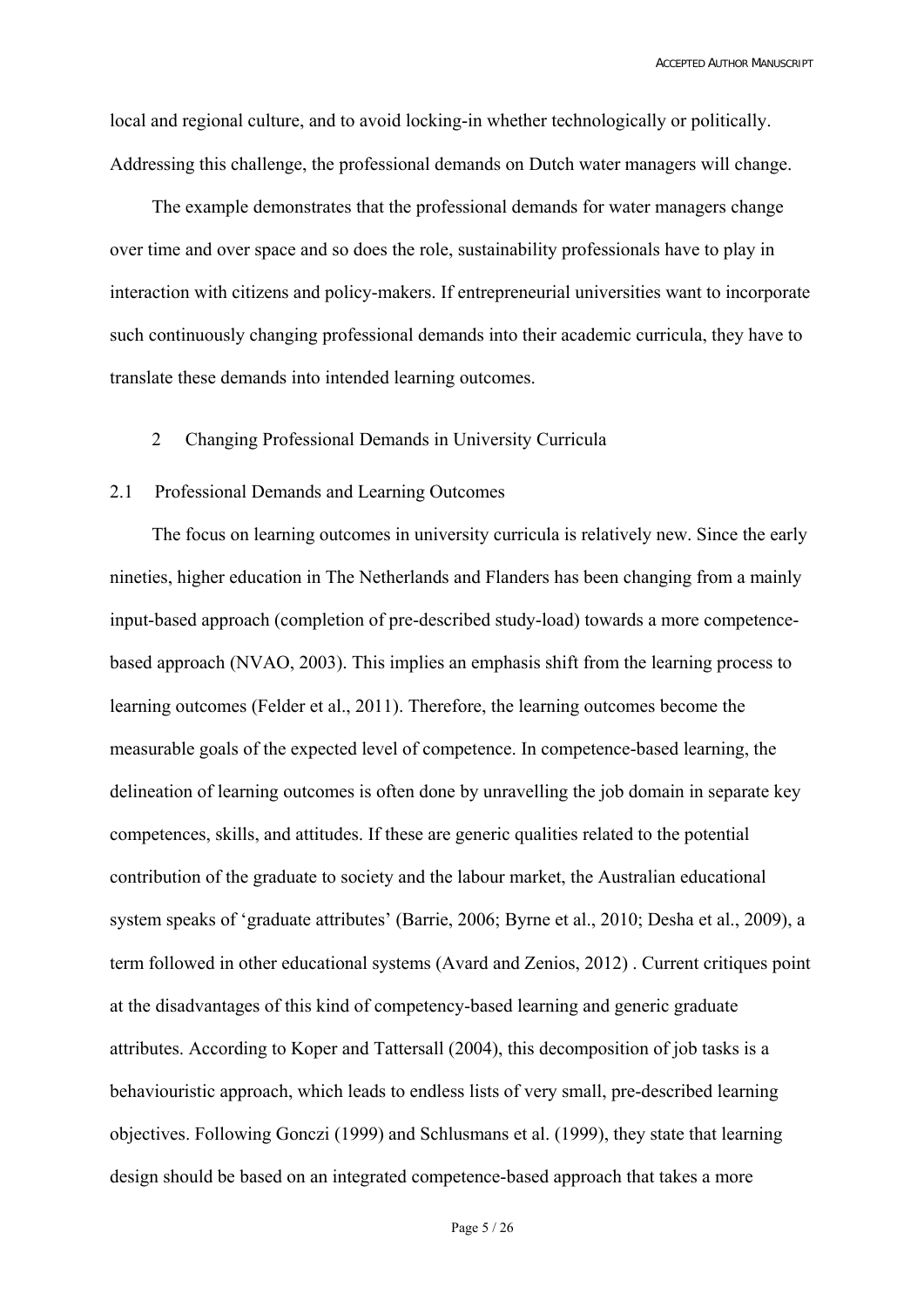holistic, less detailed view, because competence has to be used in various combinations to undertake occupational tasks professionally. [Barrie \(2006\)](#page-25-9), signalling that the present lists appear to mean very different things to the individual academics, suggests to overcome inconsistency in curricula, a dialogue between academia, learners, employers and society before identifying 'central achievements of a university education'. According to [Eraut \(2004\)](#page-25-14) lists of competences based on the analysis of job tasks are situation-specific, although they can contribute to general understanding within an occupational domain. Also [van Merriënboer](#page-26-11)  [and Kirschner \(2007\)](#page-26-11) point at the necessity for a holistic approach in instructional design, especially for complex learning and whole-task sequencing. This means that learning is not divided in different compartments, but that students are offered whole tasks, in which they are confronted with the total complexity of a problem. While the learner is progressing in the study the level of complexity rises, not its scope. According to [van Merriënboer and](#page-26-11)  [Kirschner \(2007](#page-26-11)), in ill-structured and complex domains with quick changes of acquired knowledge, professionals should be prepared to deal with continuous changes in their working environment and should be able to direct their own lifelong learning. [Eraut \(2004](#page-25-14)) describes competence as a moving target: "what counts as competence will change over time as practices change and the speed and quality of work improves". He therefore prefers a definition of 'competence as meeting people's expectations', instead of an individual-centred definition in terms of personal qualifications. His definition implies a holistic rather than a fragmented approach to knowledge, and leads to a learning environment in which the 'apprentices' are expanding their competence through a combination of peripheral participation and coaching [\(Eraut, 2004](#page-25-14)). In their analysis of the instructional design domain, [Leigh and Tracey \(2010](#page-26-12)) found that such a holistic need assessment of professional demands is often missing. This prompts new questions: if a university focuses on complexity and continuous change in the professional practice of sustainable regional development, how then

Page 6 / 26

LANSU, BOON, SLOEP, & VAN DAM-MIERAS. (ACCEPTED). CHANGING PROFESSIONAL DEMANDS IN SUSTAINABLE REGIONAL DEVELOPMENT: A CURRICULUM DESIGN PROCESS TO MEET TRANSBOUNDARY COMPETENCE. JOURNAL OF CLEANER PRODUCTION (2012). DOI: 10.1016/J.JCLEPRO.2012.10.019.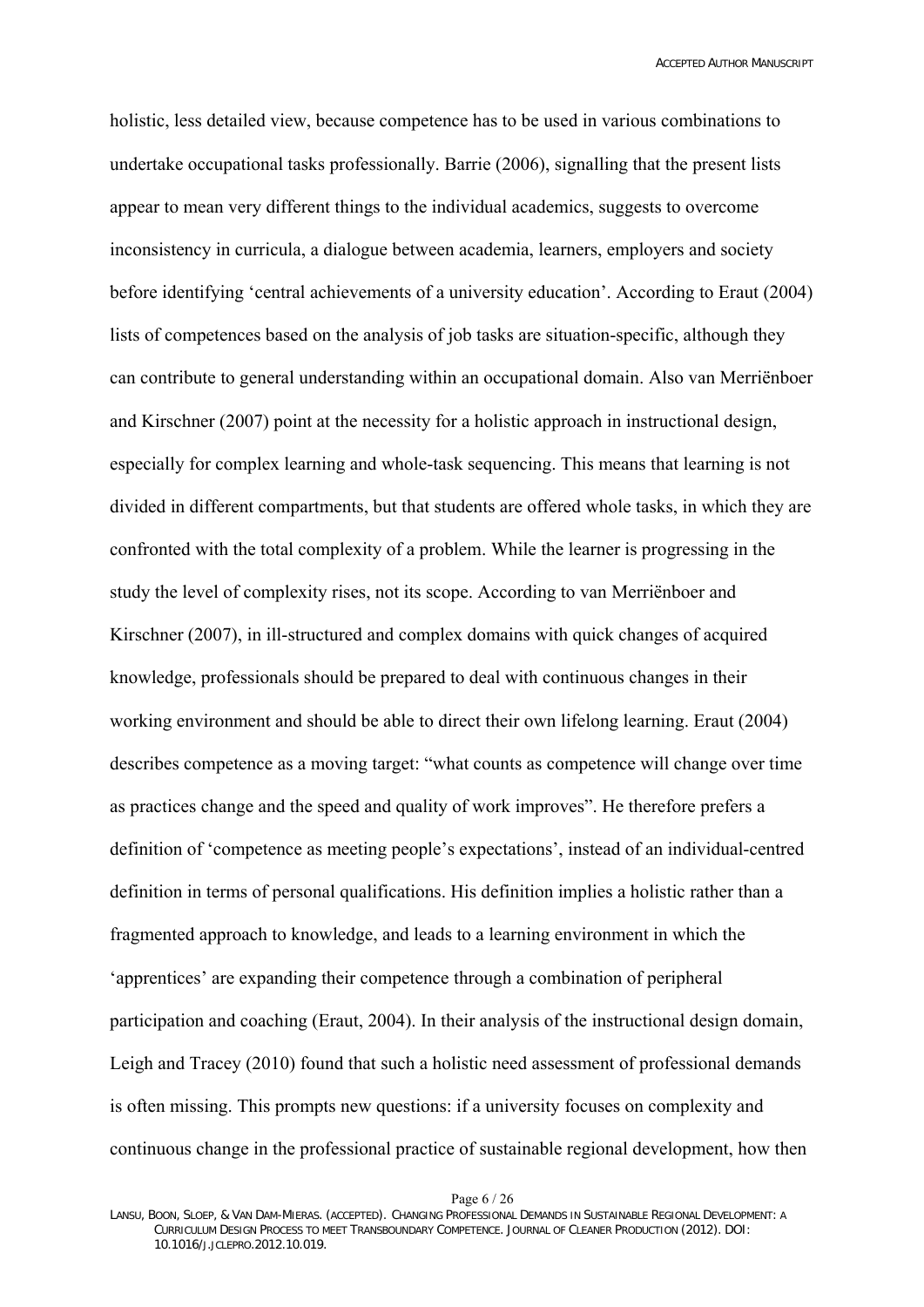can learning outcomes be defined? And how can the academic quality of education be guaranteed in curricula designed for professional performance in the region? Current challenges for higher education policy is to connect the traditional focus on education and research with the grand challenges for a more sustainable world (UN Decade, Europe 2020) as a 'third mission'. To keep up with these changes, curricula have to consider innovative sustainable ideas and regional needs, as well as responses from various, public and private stakeholders. Traditionally, the influence of the regional demands and its labour market on most curricula in universities was rather low; professionalism was defined as 'academic quality in the disciplinary research work'. Faculty, the academic staff involved in both research and education, guaranteed the inset of professionalism ([Steinert et al., 2005](#page-26-13)). The prevalence of purely academic criteria for the development of curricula, changed recently by the introduction of external, authoritative bodies who assess the quality of learning outcomes and curricula of universities. They do so according to frameworks for joint quality standards for curricula in higher education. Examples are the American system of ABET criteria for engineering curricula [\(Felder and Brent, 2003;](#page-25-15) [Felder et al., 2011;](#page-25-8) [Shuman et al., 2005\)](#page-26-14), the Australian generic 'graduate attibutes' [\(Byrne et al., 2010;](#page-25-10) [Desha et al., 2009](#page-25-11)) and the similar European qualification framework of the Bologna process [\(Bergen Conference, 2005](#page-25-16); [ENQA,](#page-25-17)  [2009\)](#page-25-17). The latter describes, based on the Dublin Descriptor criteria ([JQI, 2004](#page-25-18)) (Table 1) the academic, generic standard of learning outcomes of the differentiating cycles of higher education. However, in a number of countries academic curricula require complicated conditions and decisions made at the central-governmental or central-institutional level. Hence, coping with changing curricula should account for the hidden, institutional side especially in the global field of sustainable education ([Rikers et al., 2011](#page-26-15)). By indicating the main obstacles, this study explains how one could cope with these conditions in the implementation process of the new curricula design. It departs from the national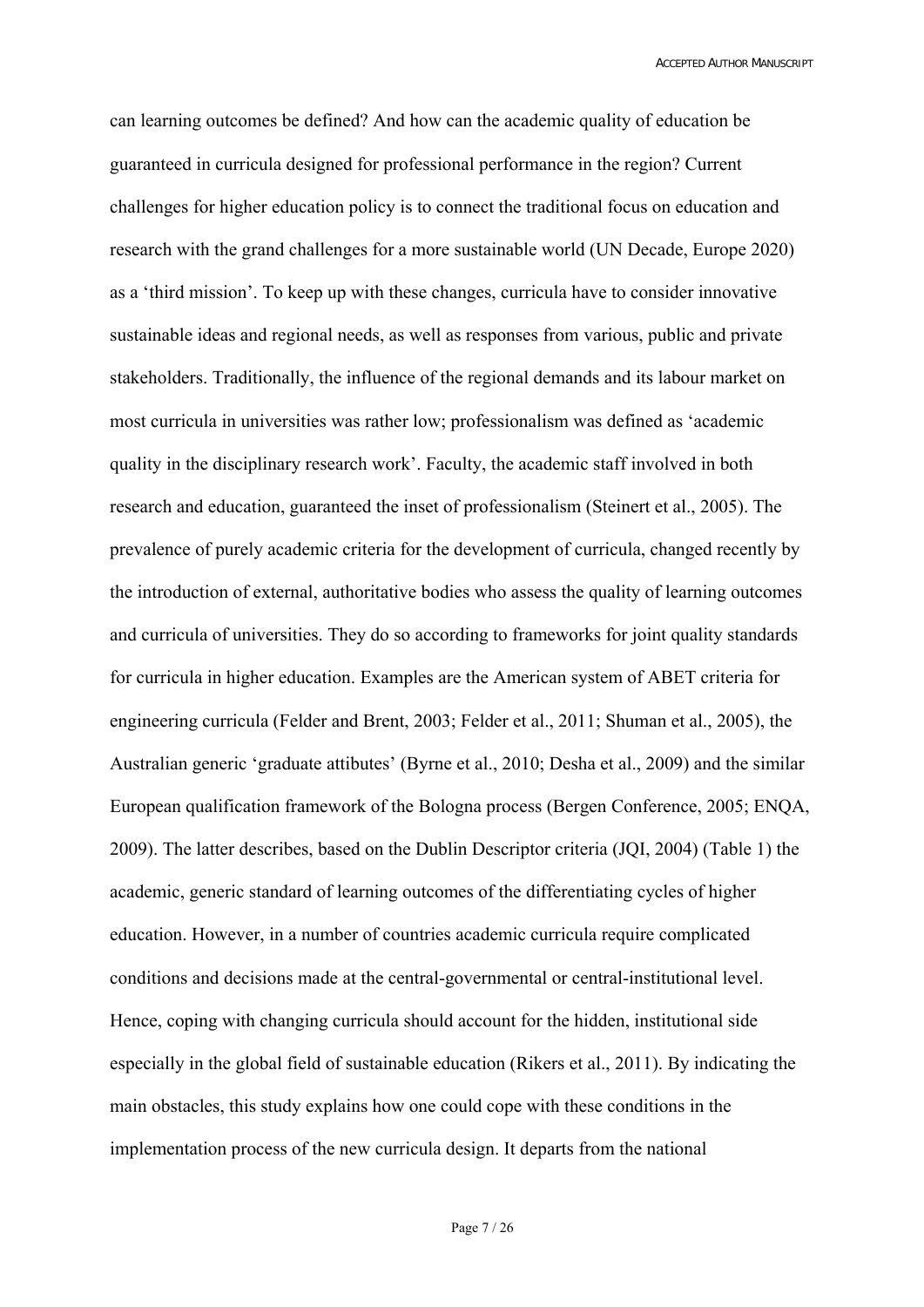implementations of the joint European qualification framework for the Netherlands [\(NVAO,](#page-26-8) 

# [2003,](#page-26-8) [2011\)](#page-26-16).

Table 1. Quality standards for higher education: the European Dublin Descriptors and their criteria at Master (2<sup>nd</sup> cycle) and Bachelor level  $(1<sup>st</sup> cycle)$  [\(Bergen Conference, 2005\)](#page-25-16).

| Dublin          | Level           | Quality standard (differentiating Dublin Descriptor criteria between cycles)                                                                                                        |
|-----------------|-----------------|-------------------------------------------------------------------------------------------------------------------------------------------------------------------------------------|
| Descriptor      | $(=cycle)$      |                                                                                                                                                                                     |
| Knowledge and   | Master          | Have demonstrated knowledge and understanding that is founded upon and extends and/or                                                                                               |
| understanding   | (2nd)           | enhances that typically associated with the first cycle and that provides a basis or opportunity                                                                                    |
|                 | Bachelor        | for originality in developing and/or applying ideas often in a research context.<br>Have demonstrated knowledge and understanding in a field of study that builds upon              |
|                 | (1nd)           | secondary education and is typically at a level that, whilst supported by advanced text books,                                                                                      |
|                 |                 | includes some aspects informed by knowledge at the forefront of their field of study.                                                                                               |
| Applying        | <b>Master</b>   | Can apply their knowledge and understanding, and problem solving abilities in new or                                                                                                |
| knowledge and   | (2nd)           | unfamiliar environments within broader (or multidisciplinary) contexts related to their field                                                                                       |
| understanding   |                 | of study.                                                                                                                                                                           |
|                 | Bachelor        | Can apply their knowledge and understanding in a manner that indicates a professional                                                                                               |
|                 | (1nd)           | approach to their work or vocation, and have competences typically demonstrated through                                                                                             |
| Making          | <b>Master</b>   | devising and sustaining arguments and solving problems within their field of study.                                                                                                 |
| judgements      | (2nd)           | Have the ability to integrate knowledge and handle complexity, and formulate judgments<br>with incomplete or limited information, but that include reflecting on social and ethical |
|                 |                 | responsibilities linked to the application of their knowledge and judgments.                                                                                                        |
|                 | Bachelor        | Have the ability to gather and interpret relevant data (usually within their fields of study) to                                                                                    |
|                 | (1nd)           | inform judgments that include reflection on relevant social, scientific or ethical issues.                                                                                          |
| Communication   | Master          | Can communicate their conclusions and the knowledge and rationale underpinning these, to                                                                                            |
|                 | (2nd)           | specialist and non-specialist audiences clearly and unambiguously.                                                                                                                  |
|                 | Bachelor        | Can communicate information, ideas, problems and solutions to both specialist and non-                                                                                              |
| Learning skills | (1nd)<br>Master | specialist audiences.<br>have the learning skills to allow them to continue to study in a manner that may be largely                                                                |
|                 | (2nd)           | self-directed or autonomous.                                                                                                                                                        |
|                 | Bachelor        | Have developed those learning skills that are necessary for them to continue to undertake                                                                                           |
|                 | (1nd)           | further study with a high degree of autonomy                                                                                                                                        |

# 2.2 Transboundary Competence

As sustainable development can be seen as a process of change this entails the need for learning which occurs across the boundaries of institutions, literacies and practices: 'environmental meta-learning' ([Scott and Gough, 2003](#page-26-17)). This process takes diversity as its point of departure because the broad spectrum of perspectives on sustainable development will constitute a successful strategy for coping with uncertainties and change [\(Ferrer-Balas et](#page-25-19)  [al., 2010;](#page-25-19) [van Dam-Mieras et al., 2007](#page-26-18)). Such a process implies a frequent crossing of boundaries between disciplines and perspectives and leads to what is called 'transboundary competence'. Transboundary competence is the ability to communicate and collaborate across

Page 8 / 26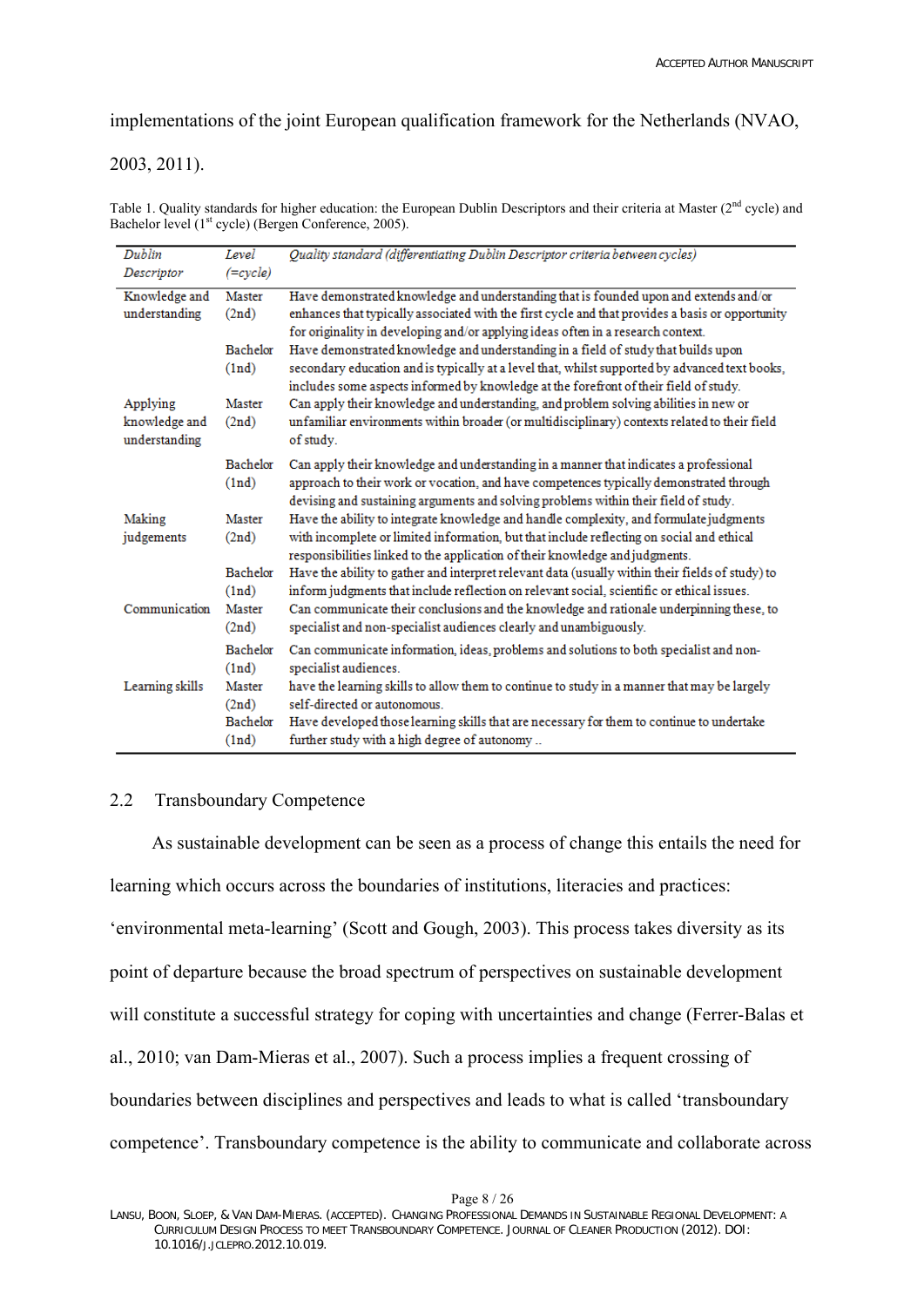traditional boundaries, while working in interaction with actors/stakeholders [\(de Kraker et al.,](#page-25-20)  [2007\)](#page-25-20). Transboundary competence is a multi-competence including the communication competence, collaboration competence and competencies that enable people to deal with different situations (expectable as well as un-expectable) in their professional lives. It mirrors the nature of sustainability science ([Kates et al., 2001](#page-25-21)), which is transdisciplinary and uses various methodologies on the boundaries of the triple helix. These boundaries to cross were analysed in the context of the current transnational debate on water management in the Dutch-Belgian Scheldt Estuary ([Lansu et al., 2010](#page-26-3)). Boundaries identified are between systems, disciplines, science and society, nations, cultures and scales of space and time, so between the multiple perspectives on sustainable development issues. These approaches to cross these boundaries should be system-oriented, interdisciplinary, transdisciplinary and participatory, inter/transnational, cross-scale, future-oriented, creative/ design-oriented ([de Kraker et al.,](#page-25-20)  [2007\)](#page-25-20) and entrepreneurial ([Felder et al., 2011\)](#page-25-8). The professional field in sustainable development needs academic professionals equipped with these transboundary competences ([Kastenhofer et al., 2010\)](#page-25-22). Experts with their professional expertise are essential in these domains "where there are no right answers". Expert decision makers have been found to use strategies such as reliance on group feedback, willingness to make adjustments to overcome effects of cognitive limitations ([Shanteau, 1988\)](#page-26-19). In their synthesis of the development of expertise in engineering education, [Litzinger et al. \(2011](#page-26-20)) indicate that the curricula are often not designed to allow learners to prepare for these professional competencies, both knowledge and skills, needed to address the complex problems and preparing students to become experts.

The transboundary competence described above may be needed for regional sustainable development, but how can a university incorporate it in its view on learning and curriculum development? The usual methods appear to fail to do so. Academic curricula are designed with certain demands on professionalism in mind, but in a domain such as sustainable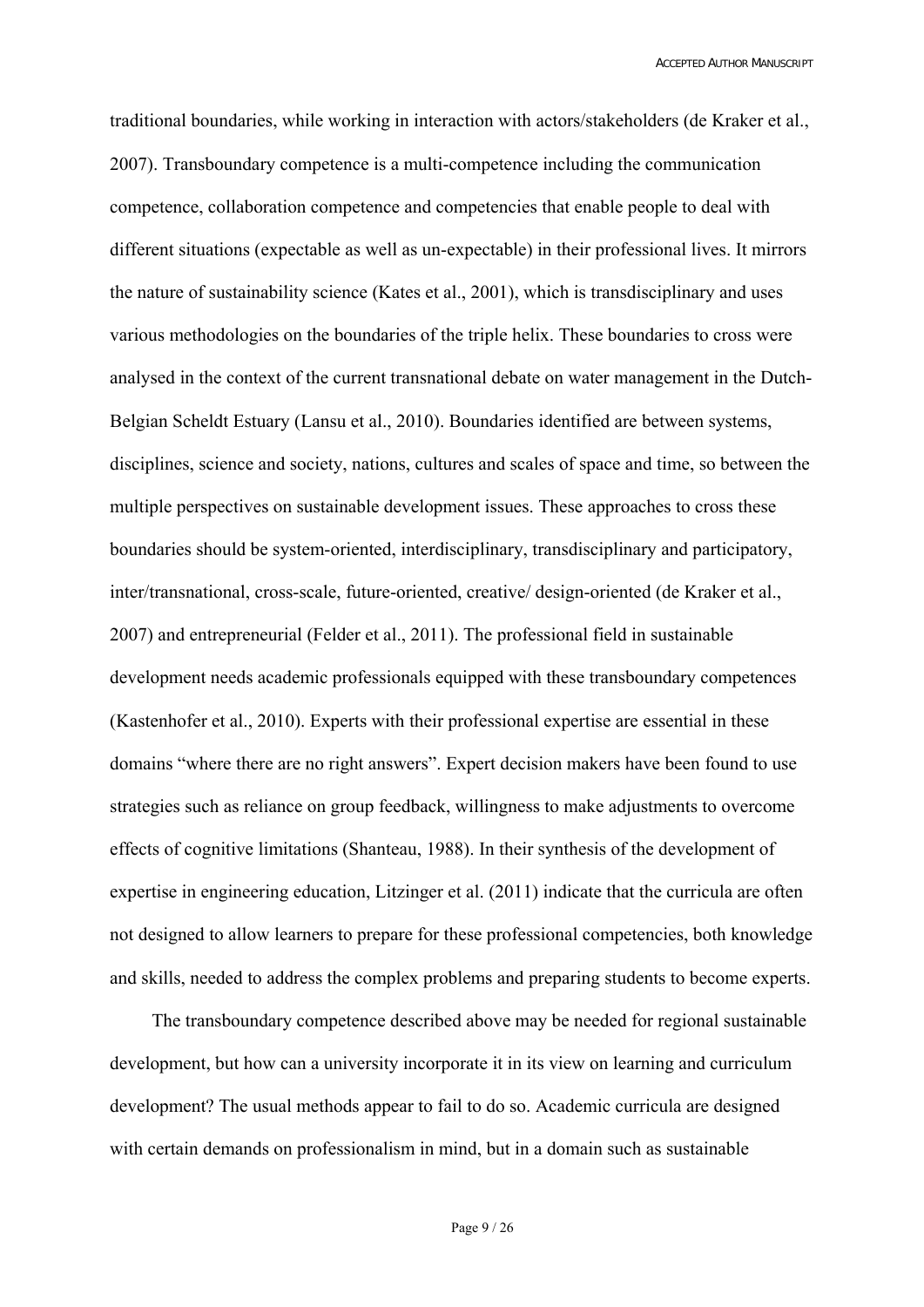development, the reality is that professionals and academics often find it difficult to articulate what they might need graduates to be capable of in the near future [\(Lozano et al., 2011](#page-26-4)). Sustainable development is directed to processes of change in the context of complex and uncertain futures, with unknown problems on a variety of scales. To educate for a rapidly changing professional field, the university and the professionals should jointly and consciously design curricula [\(Arlett et al., 2010\)](#page-25-23). One cannot define transboundary competence by a definite list of skills, as it depends on the unpredictable complexity of future problems. Transboundary competence should also be seen as a transferable competence that can be applied in professional situations different from the specific situation in which it is learned.

This paper outlines a methodology for giving the changing professional demands from the domain of sustainable development a place in university curricula. The methodology of the design process aims to be a method for fine-tuning between the different institutional systems and traditions and the professional demands in the region. In the design process, proposed in this paper, the triple helix of complex dynamics of innovation ([Etzkowitz and](#page-25-1)  [Leydesdorff, 2000](#page-25-1)) is related to the integration of the different roles professionals have to play in the changing context of their work.

In the next section (section 3), we elaborate on the design process to suit professional demands for sustainable regional development in university curricula. In section 4, we describe the methodology of such a design process, with participation of the professional field, the academic professionalism, and external quality assurance. In section 5, we consider the case of the recent application of the design process to academic curricula for adult distance education. It was applied in the concrete case of curriculum design for the sustainability domain of Water Management. We conclude section 5 with some points of discussion and main obstacles on incorporating professional demands in university curricula.

Page 10 / 26

LANSU, BOON, SLOEP, & VAN DAM-MIERAS. (ACCEPTED). CHANGING PROFESSIONAL DEMANDS IN SUSTAINABLE REGIONAL DEVELOPMENT: A CURRICULUM DESIGN PROCESS TO MEET TRANSBOUNDARY COMPETENCE. JOURNAL OF CLEANER PRODUCTION (2012). DOI: 10.1016/J.JCLEPRO.2012.10.019.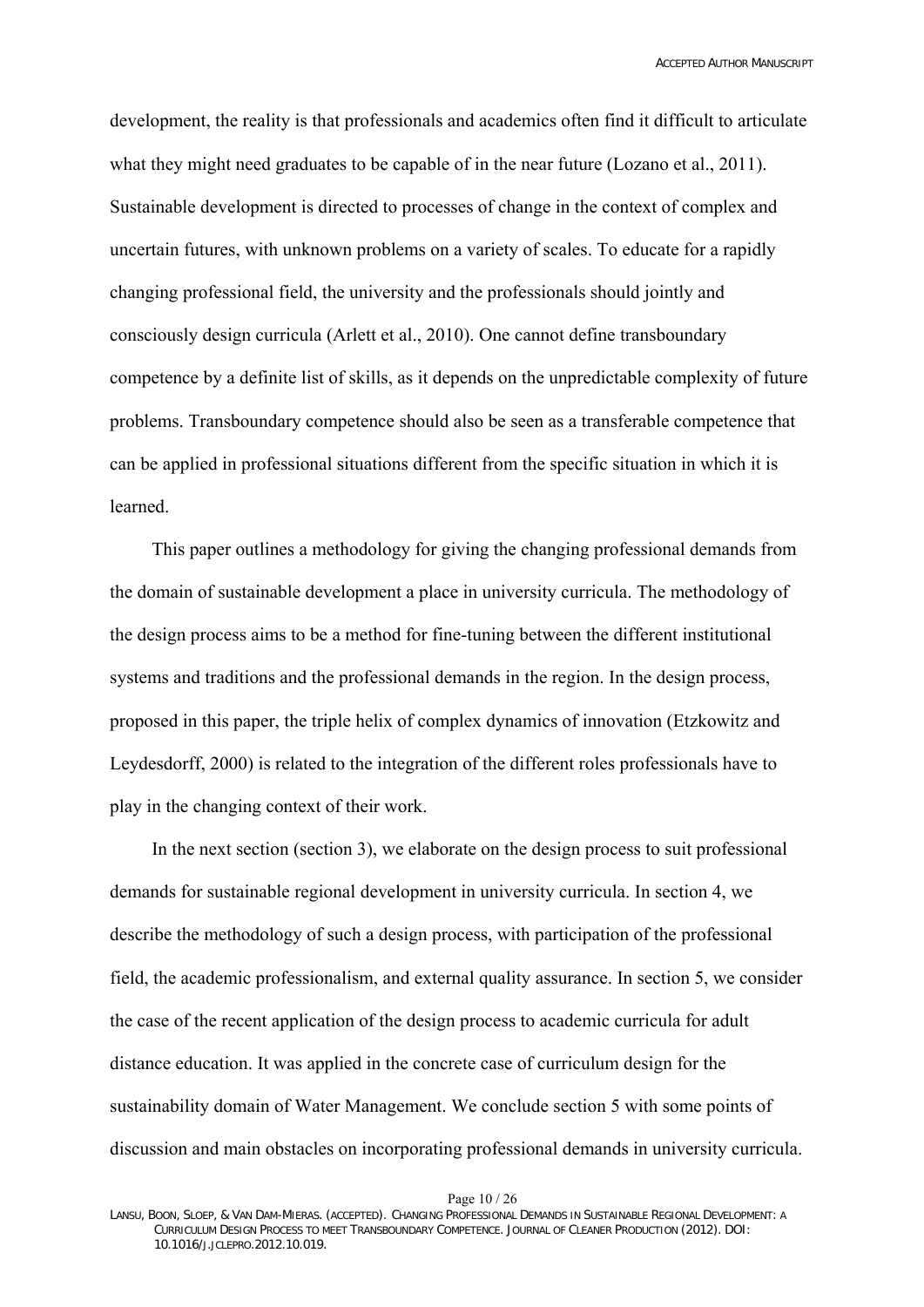### 3 Requirements of the design process

According to [Litzinger et al. \(2011](#page-26-20)), curriculum-level instructional design processes should be used to implement the development of professional expertise, thus meeting the professional demands in those domains, where expertise is essential. In this study, a design process was developed which allows to optimally fit into university curricula, the changing professional demands of the sustainable development domain. The process takes the following guidelines as points of departure. First, the curriculum design should be directed towards the acquisition of transboundary competence. Second, competence development should be a holistic rather than a fragmented approach; what counts is that professionals have to adapt to roles and that competences will change over time in sync with the changes in society and professional practice. At third, [Eraut \(2004\)](#page-25-14)'s conception of competence as meeting people's expectations, the professional experience of academic workers in the domain should be adopted as definition of competence development. Fourth, to be able to connect curricula of the 'entrepreneurial university' [\(Clark, 2004\)](#page-25-3) to the demands for professional expertise in the domain, one should be aware that 'even in an era of 'globalization' territorial dependencies and strategies remain a dominant factor' [\(Oinas and](#page-26-21)  [Lagendijk, 2005\)](#page-26-21) in regional development. Participation of the professional field in the design process should reflect the complexity and diversity involved in proximity of the regional economic activity. Fifth, to be able to extract learning outcomes from professional demands, the professional, academic experience of the faculty (domain educators) should be incorporated. And finally, universities offer programmes for formal learning, in the form of curricula. A curriculum design embodies the objectives of the formal learning programme as well as the learning outcomes of the programme. The curriculum must fit within the higherlevel framework of the (governmental and/or institutional) accreditation authority, to ensure recognized qualifications.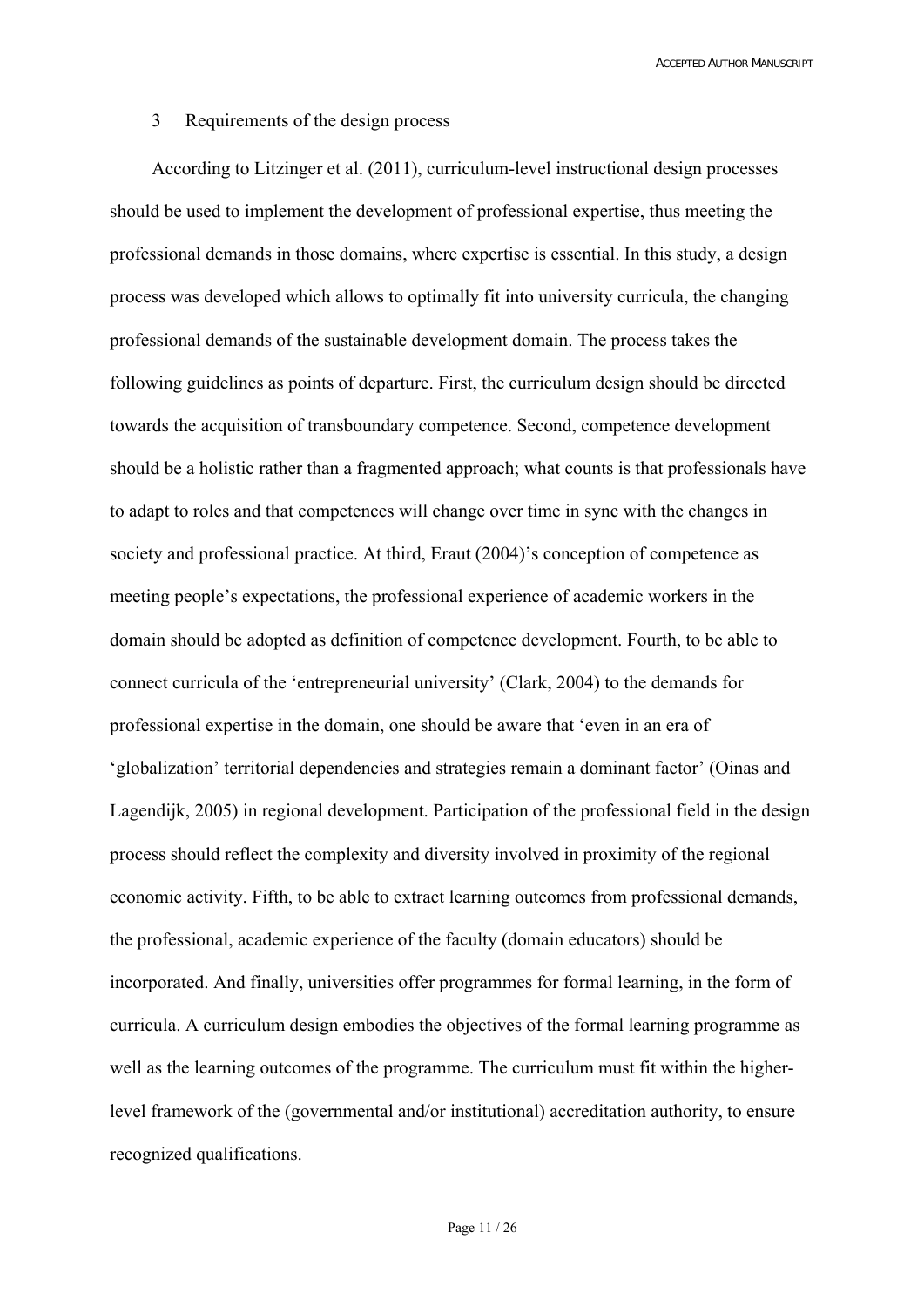### 4 Methodology of the design process

In this section, a design process is presented that meets the described requirements, applied to the concrete case of curriculum design for sustainability science. The resulting curriculum must enable learners to develop 'transboundary competence' as extracted from the regional professional demands on the one hand, and deal with established criteria for academic quality and complex learning on the other.

## 4.1 Identifying Professional Demands by Consultation of Professionals

The design process is structured as an expert meeting: a university-moderated consultation of professional experts in the sustainable development domain of work organised along with the professional networks. As we cited [Mieg \(2009](#page-26-22)), the establishment of professional performance criteria is a task of the experts in the very heterogeneous domain of environmental experts. [Mieg \(2009](#page-26-22)) concluded that in these domains, other than in 'established' occupational sectors, the experts are the professionals: those who are setting the standards and those who hold jobs. Therefore, the invited experts should be heads, coordinators, process managers, and human resource managers of firms, institutions, and organisations in the field. As stated before, the professional expertise should reflect the variety in networked relationships in regional economic activity: in complexity, in diversity and across scales. The heterogeneity of the groups of experts is essential to match the heterogeneity of the domain, taking the ranges and trends in transboundary competence into account.

Usually, in a consultation of the professional field, the experts are asked to translate professionalism in terms of learning outcomes [\(Avard and Zenios, 2012](#page-25-12); [Barrie, 2006\)](#page-25-9). Asking the professional field for their demands will result in a long list of design criteria tuned to a specifically defined profession. But here, in this step of the design process, the moderators ask the professional experts to define, from the perspective of their daily core

Page 12 / 26

LANSU, BOON, SLOEP, & VAN DAM-MIERAS. (ACCEPTED). CHANGING PROFESSIONAL DEMANDS IN SUSTAINABLE REGIONAL DEVELOPMENT: A CURRICULUM DESIGN PROCESS TO MEET TRANSBOUNDARY COMPETENCE. JOURNAL OF CLEANER PRODUCTION (2012). DOI: 10.1016/J.JCLEPRO.2012.10.019.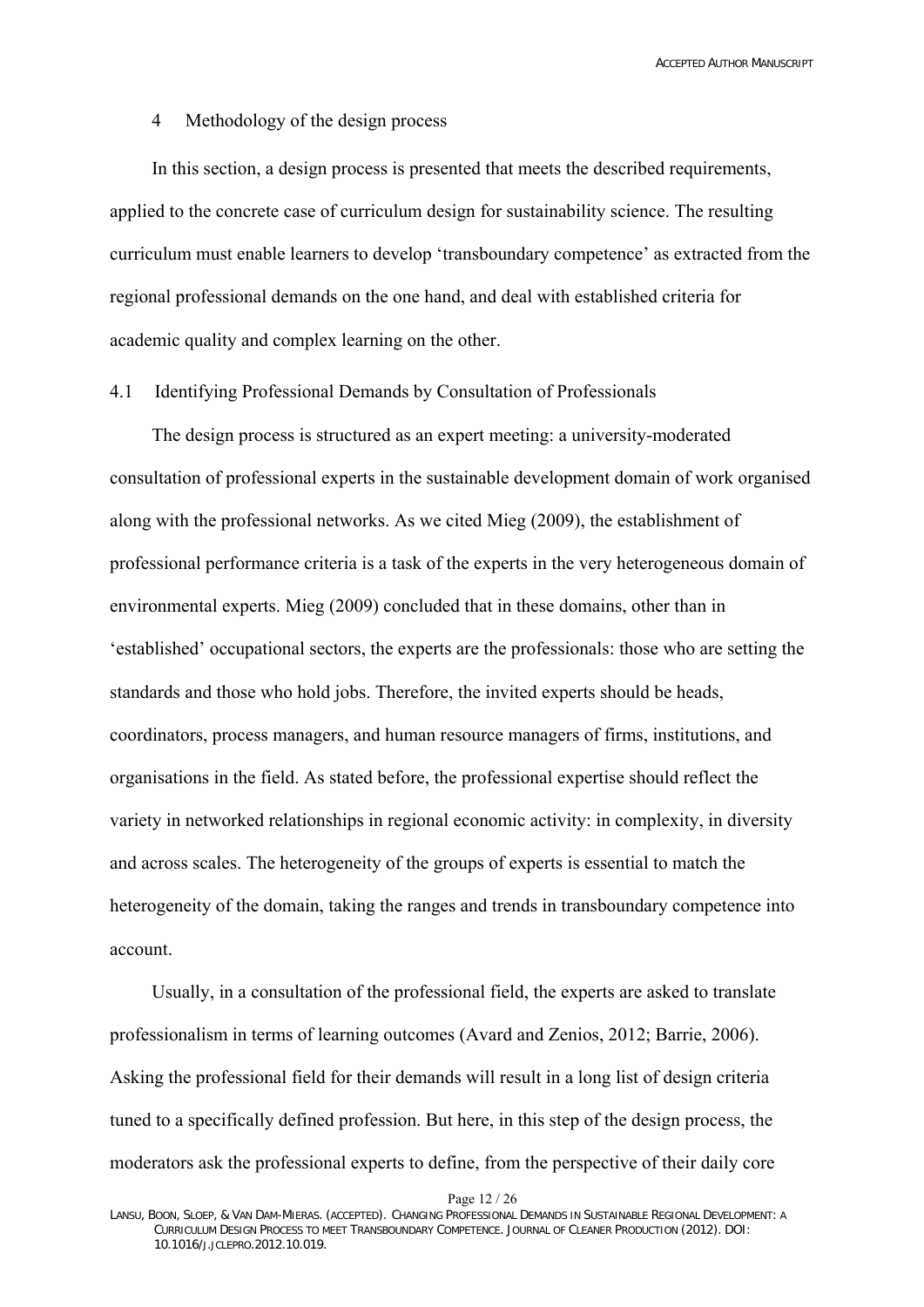activities, the future challenges related to sustainable development in their domain. This is done in accordance with the consensus workshop method [\(Miller, 2007;](#page-26-23) [Stanfield, 2002](#page-26-24)). In a consensus workshop approach, the broad diversity of perspectives among these experts converges in the defining of the main challenges in their domain. The work form of a consensus workshop of five tasks, listed in Table 2, guarantees an integrated description ([Stanfield, 2002](#page-26-24)) of these challenges.

Table 2. The design process starts with the five tasks of a consensus workshop of expert professionals to get consensus on major challenges in the domain.

| task | to get consensus     | results in                                                 |
|------|----------------------|------------------------------------------------------------|
|      | Set a context        | Keynote on the future of the domain by a leading expert    |
| 2    | Brainstorm in layers | Brainstorm on defining the future challenges of the domain |
| 3    | Cluster ideas        | Cluster these challenges                                   |
| 4    | Name the clusters    | Defining the selected clusters as new domains              |
| 5    | Resolve the names    | Resolve the names of these new domains                     |

With the consensus on the major challenges to academic workers in the domain, the academic faculty acquires insight in the need for future domains and future perspectives of the world of work. These needs are the basis of what has to be learned and what this learning should involve in proficiency to handle these major challenges in sustainable development.

In a next consensus workshop, these challenges are to be diverged into manageable professional demands, fitting within the accreditation system of academic qualification. In this second workshop, the moderators ask the expert professionals to pick each of the major challenges (as defined in the first consensus workshop) to draw up job adverts for future academic personnel (Table 3). Job adverts are ideally suited to help professionals to organize their non-codified knowledge, as they outline the ideal candidate's qualifications and experiences ([Chapman, 2001-2009\)](#page-25-24). This goes in particular for the emerging field of sustainable development as it lacks structured and standardised information on qualifications in the professional domain. Part of the design process is the use of a pre-structured job advert template to outline the candidate profile, indicating desired qualifications and experiences.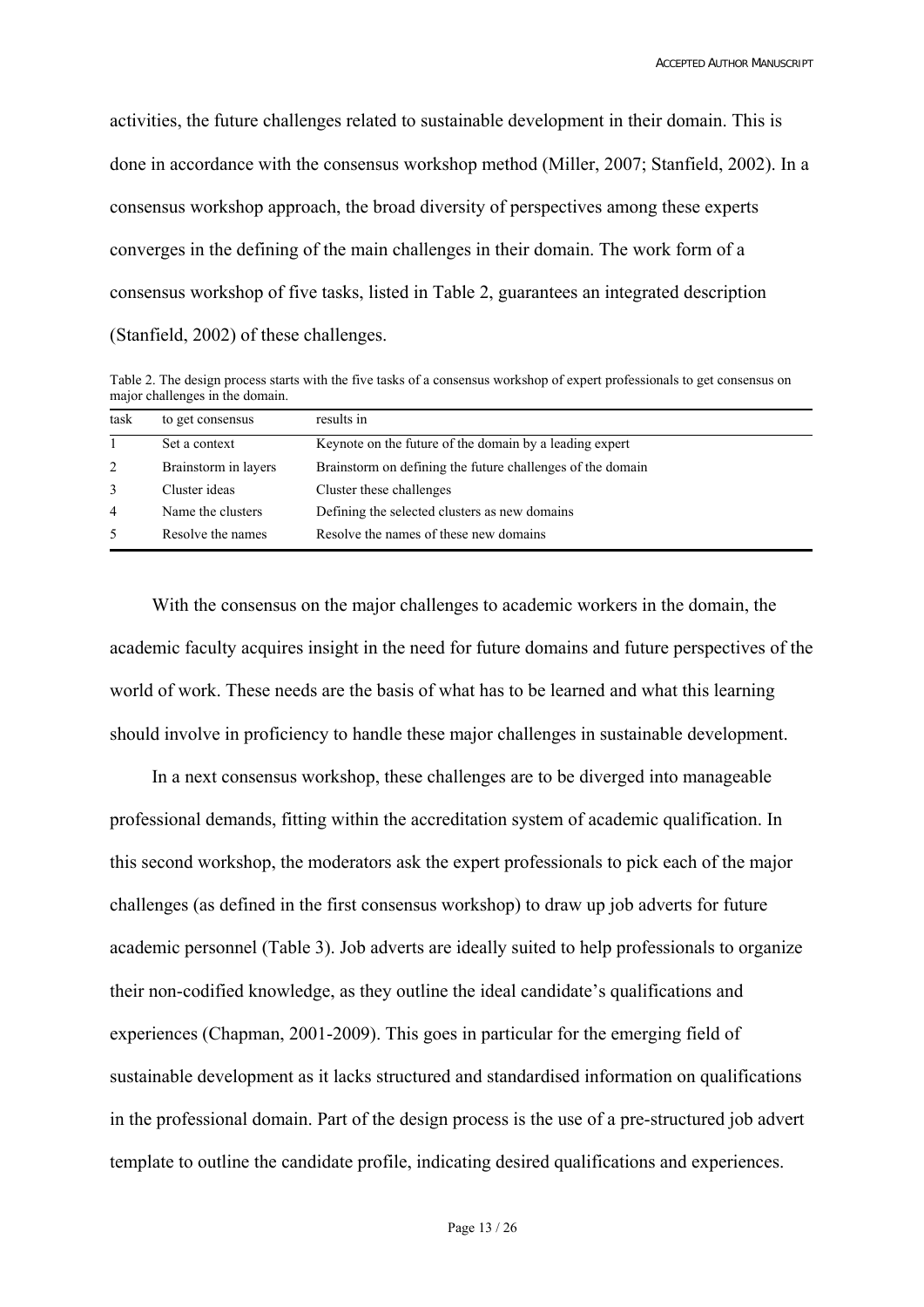The job advert template (Table 3) is structured to the academic quality criteria, the 'Dublin' Descriptors [\(Bergen Conference, 2005](#page-25-16); [JQI, 2004\)](#page-25-18).

4.2 Application of the Design Process

What is new in this method of consultation of the professional field is that the regional experts are triggered to concentrate on their own expertise in the professional domain challenges and define academic job qualifications and professional expertise instead of learning outcomes and graduate attributes. Moderators – university-faculty – are able to incorporate 'invisibly' the complex quality standards for academic programmes and their instructional expertise.

This design process consists of a double round of consensus workshops (Fig. 1), which can be done in a half-day meeting, preferably connected to a scheduled expertise exchange meeting of the professional network involved.

Fig. 1. The design process: consultation of professionals to get consensus on domains/ challenges and on professional demands (method: two successive consensus workshops of each five tasks resulting in job adverts, structured to the qualification framework).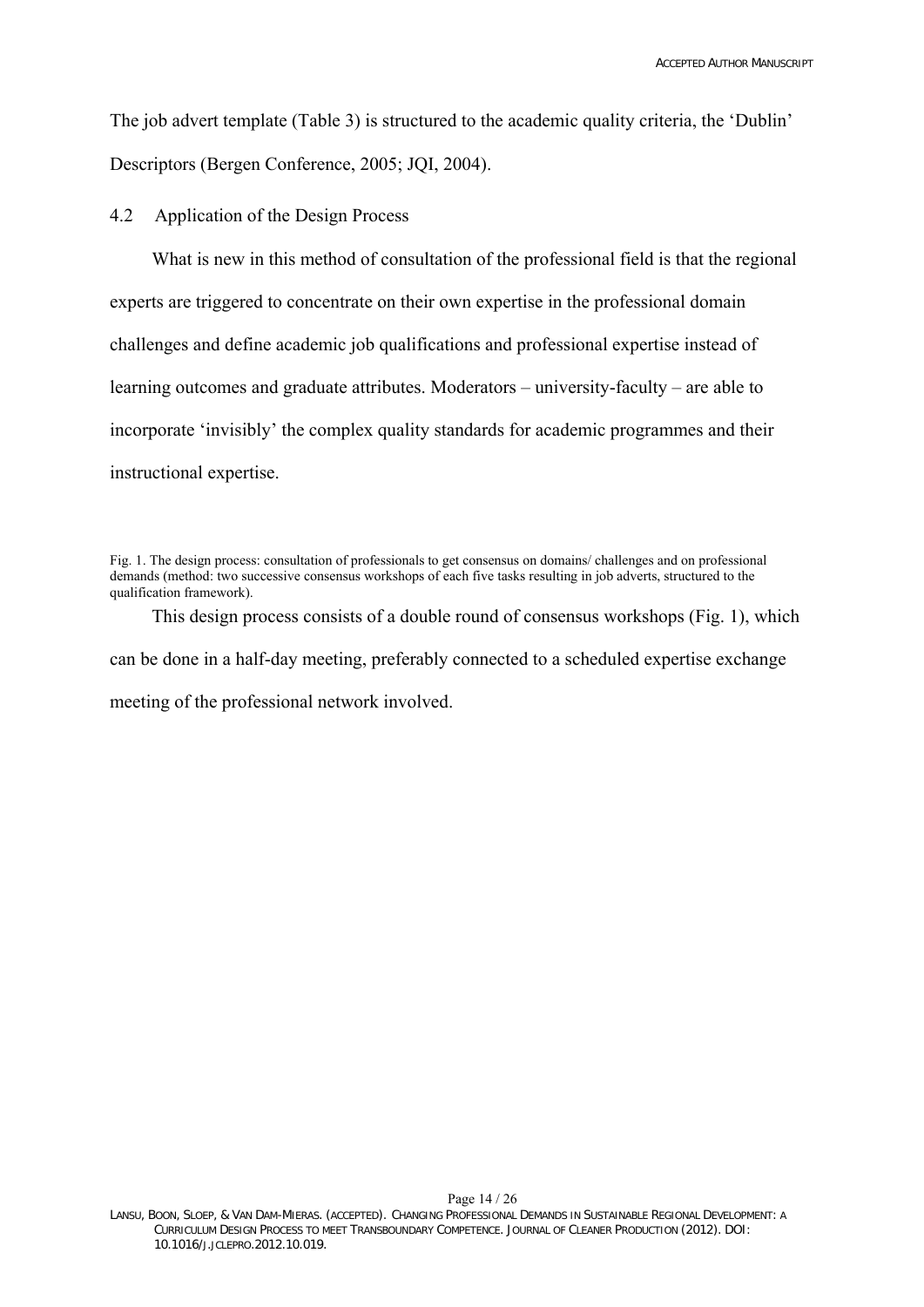Table 3. A tool in the design process: the Job Advert template, to help professionals organize their non-codified knowledge along the academic qualification framework (here: the European Dublin Descriptors; Table 1).

| Job Advert template (searched qualifications):                                                                                                                                                         | <b>Connected to Dublin Descriptor</b><br>(academic qualifications standard): |
|--------------------------------------------------------------------------------------------------------------------------------------------------------------------------------------------------------|------------------------------------------------------------------------------|
| The Delta Water Knowledge Network is looking for a<br>Delta Water Scientist in the area of Delta Water<br>Management, who is willing and able to take on the<br>challenges of the next 10 to 20 years. |                                                                              |
| Has knowledge of and understanding of                                                                                                                                                                  | Knowledge of and understanding                                               |
| Can apply knowledge and understanding in; Can carry out<br>problem-solving tasks on                                                                                                                    | Applying knowledge and understanding                                         |
| Can handle and make judgements on                                                                                                                                                                      | Making judgements                                                            |
| Can communicate to enable                                                                                                                                                                              | Communication                                                                |
| His/her learning skills enable to                                                                                                                                                                      | Learning skills                                                              |

### 5 Implementation and evaluation of the design process

The design process described in section 4 was applied to the case of curriculum design for sustainable development in the domain of Water Management in the Rhine-Scheldt Delta region. During the design's implementation, opportunities for improvements were identified, both on the systematic use for curriculum design and on the specific use to identify how transboundary competence can be gained in an academic curriculum.

### 5.1 Identifying Professional Demands by Consultation of Professionals

Case: A New Curriculum on Delta Water Management. The consultation of professionals to identify the future challenges and related professional qualities in a changing domain, was tested in the development process of a new curriculum on Delta Water Management. As described in the introduction, in the domain of water management a strong demand for professionals exists who can operate in changing roles in interaction with academia, policy and industry. This leads to a currently renewed definition of the professional competences of the academic water manager. Government administrators, business people,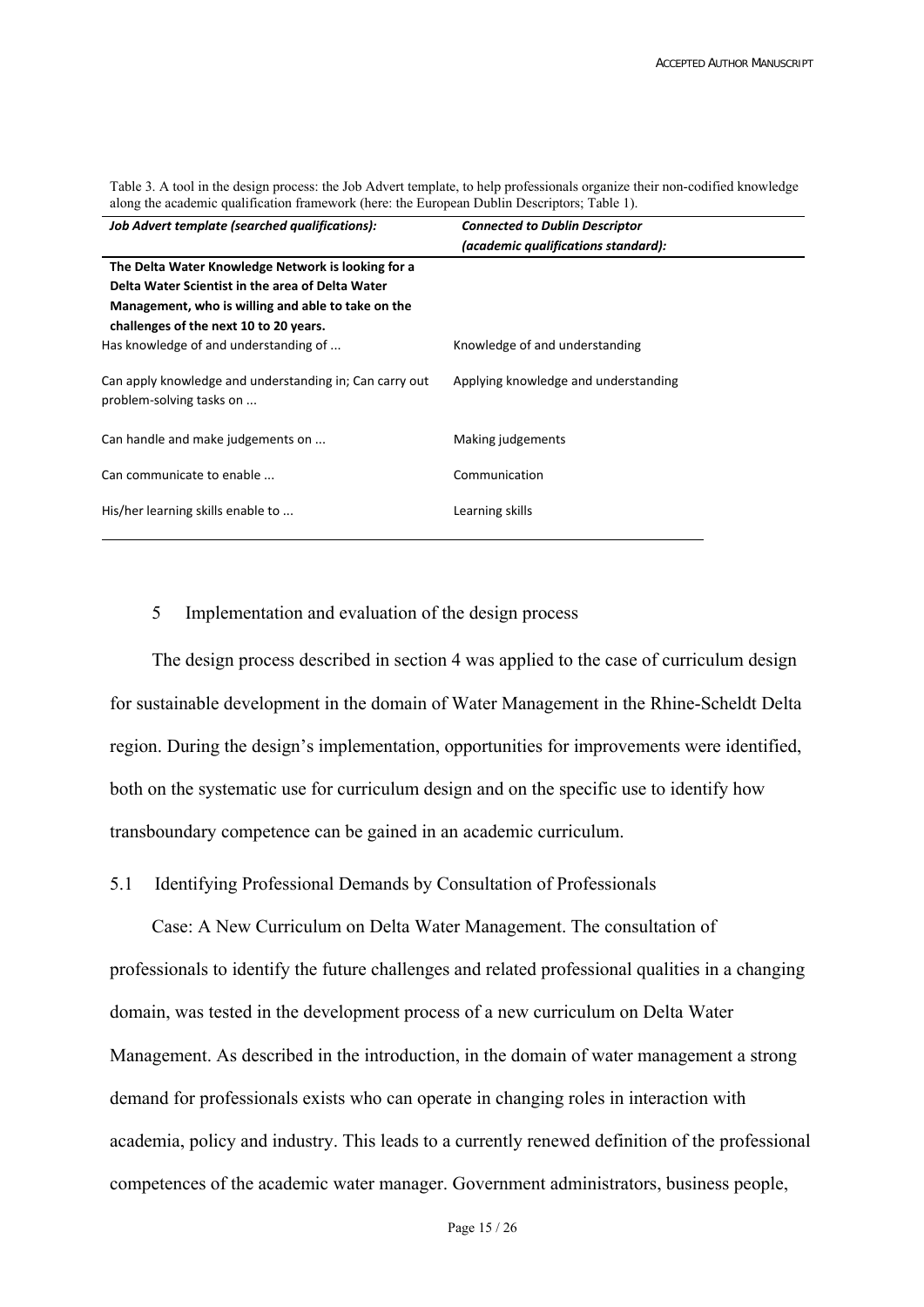and environmental educators work together in a partnership: the Knowledge Network Delta Water (KNDW). On instigation of this regional innovation network, the Zeeland University of Applied Sciences (ZU) started the development of an international graduate research degree (MSc) programme for workers in Delta water management. The Dutch-Flemish Open Universiteit (OU) developed the design process to draw-up the MSc curriculum framework, in cooperation with the institutes who intended to offer the programme: the Dutch ZU and the Belgian University of Applied Sciences West Flanders (UWF). In that phase the design process was applied and reported [\(Lansu et al., 2008\)](#page-26-25). The aim of the design process was to design an academic curriculum for international adult education in blended learning, with enrolment of professionals in water management with a bachelor's degree (in engineering).

Participants in this survey. Participants in this professional consultation are expert professionals and the future employers of the students. Participants  $(N=32)$  were selected from the network of delta water managers ( $N=24$ ) and academic faculty ( $N=11$ ) in water management research. The gender distribution was 16% female and 84% male; distribution of nationality was 12.5 % Flemish (Belgian) (100% male) and 87.5% Dutch (18% female; 82% male). The estimated average age was over 40 years. The participants were asked to describe their professional function and the firm or institute they represented. We assigned these functions to categories of professional status and managerial responsibility (leadership). The majority of the participants in this survey indicated, that they had medium and upper level leadership responsibilities. About 56 % of the participants could be seen as professionals working on the highest or upper level of leadership (CEO, Dean, professor, director). The other participants (44%) had positions with medium level responsibilities (tutor, project manager, specialist). Regional distribution of participants (Fig. 2) over the three levels of professional status shows that almost all participants at all status levels came from the Rhine-Scheldt region.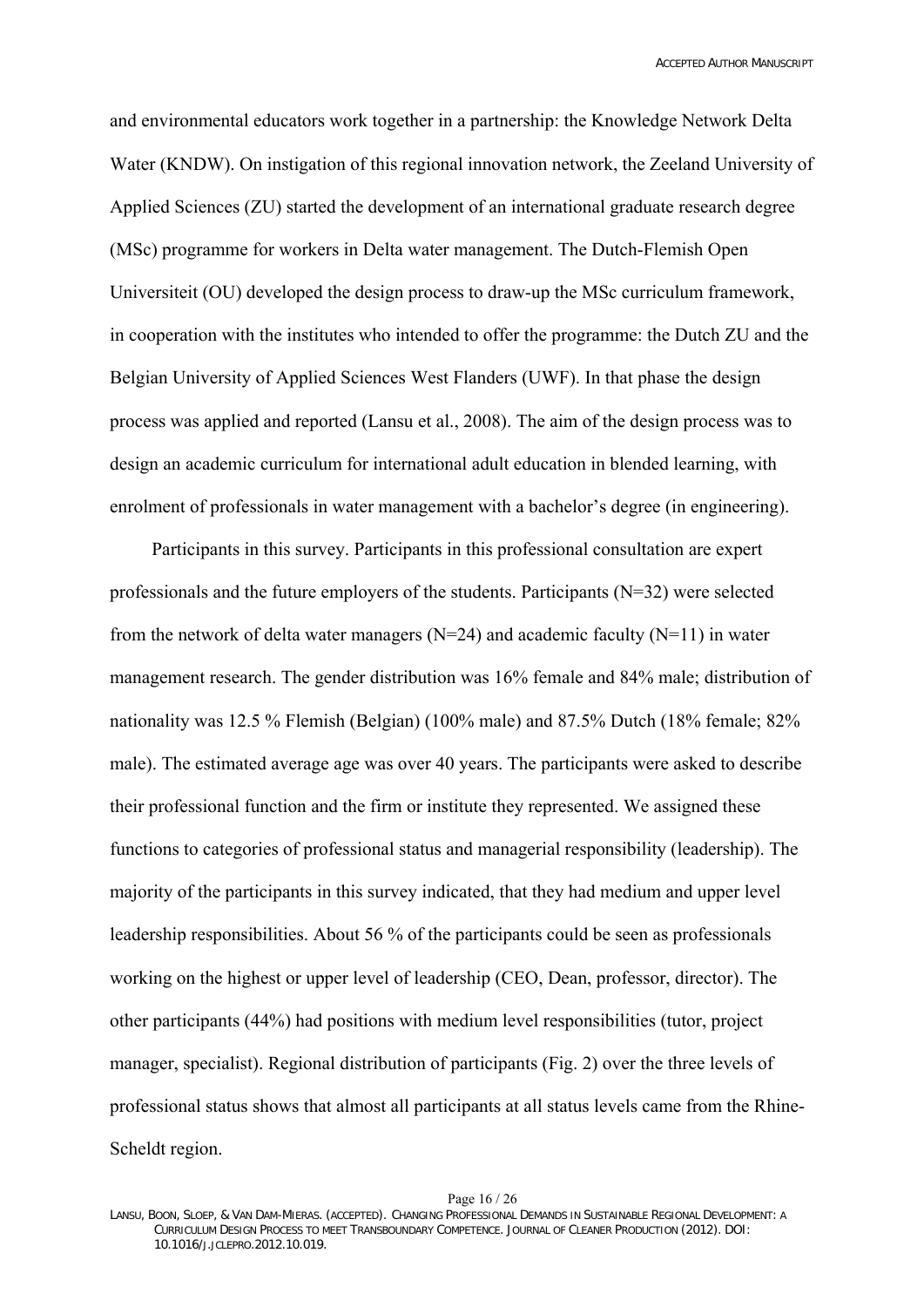

Fig. 2**.** Maps of the Rhine-Scheldt Delta with regional distribution of participants: (a) over the four professional sectors (clustered locations are Rotterdam (6 participants), Zealand (15), Ghent(3) and Heerlen (2); (b) over three levels of professional status (upper, medium, higher) [online web mapping: [\(BatchGeo.com, 2011;](#page-25-25) [TerraMetrics, 2011\)](#page-26-26)].

Current professional activities of these water managers (WM) were mostly (34%) on the scientific domain (universities at Zeeland, Gent and Heerlen) and in the private sector (31%). A quarter (25%) of the participants worked in public administration and about 9 % had professional activities in NGOs. To assess if the distribution of the professional sectors of our participants could be compared to others domains in SD, the data were compared with data from a survey on professional activities of environmental sciences (ES) graduates ( $N = 535$ ) in Switzerland ([Hansmann et al., 2010](#page-25-26)). Notable is the larger share of the Public Sector in water management (25% on WM, 15% on ES), whereas about 50% of the participants in the environmental sciences survey work in the Private Sector (48% on ES;  $2<sup>nd</sup>$  sector in WM with 31%) (Fig.3). The distribution on the sectors Science (34% on WM, 29% on ES) and NGOs (9% on WM, 7% on ES) is comparable (Fig. 3). The larger share of public above private in water management is probably related to primary responsibility in flood control and defence by public services. Almost all sectors were distributed equally over the region (Fig. 2) except for some experts: the moderating academics and a few employers from the private sector. With this fair regional distribution over the sectors, medium to upper level of professional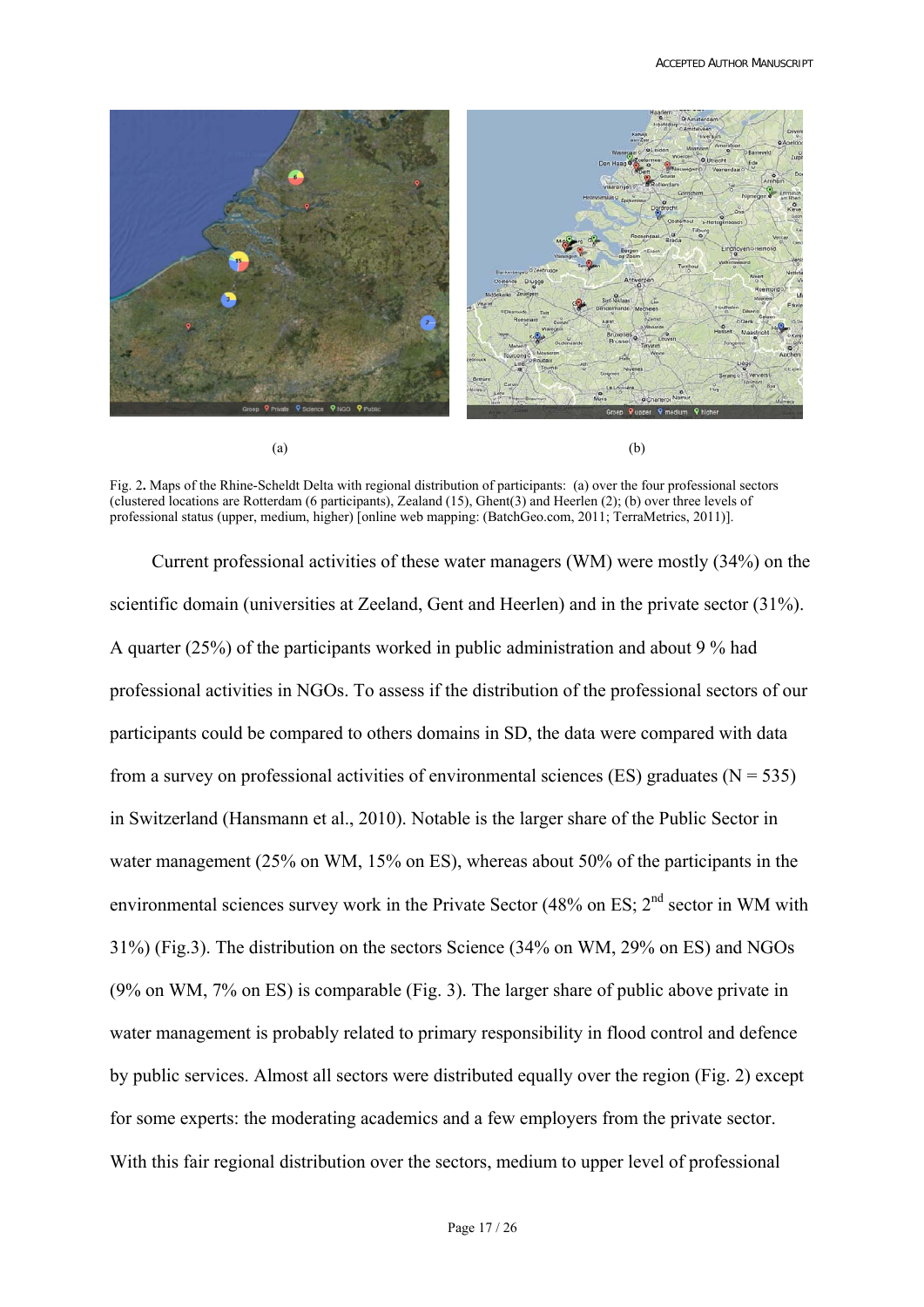status, and their many years  $(> 15 \text{ yr})$  of experience, the participants can be viewed as a

representative group of leading professional experts.



Fig. 3**.** The distribution of current activities of the participants over four professional sectors; of Dutch-Flemish water management (WM) professionals ( $N = 32$ ) (this survey) and of Swiss environmental sciences (ES) graduates ( $N=535$ ) ([Hansmann et al., 2010\)](#page-25-26).

## 5.2 Application and Evaluation of the Design Process

Application. The professional consultation of the water managers, was scheduled in a regular expertise exchange meeting of the delta water engineers' network (Vlissingen/Flushing, NL, January 24, 2008), applied as a double round of consensus workshops. Moderating the workshops was done by the coordinator of the network – a water manager – and two university scientists. In the consensus workshops the participants worked in five groups (5-7 persons) with mixed professional sector, each group constituted of participants from at least the three domains Private, Science, and Public. The three professionals from NGOs participated each in a different group. In the first round consensus workshop, the professionals got the task to define "Which are the challenges in delta water management in the next 10-20 years?" In a lively brainstorm, the professionals came up with 50 challenges, which were clustered to 13, from which after short presentations 7 major future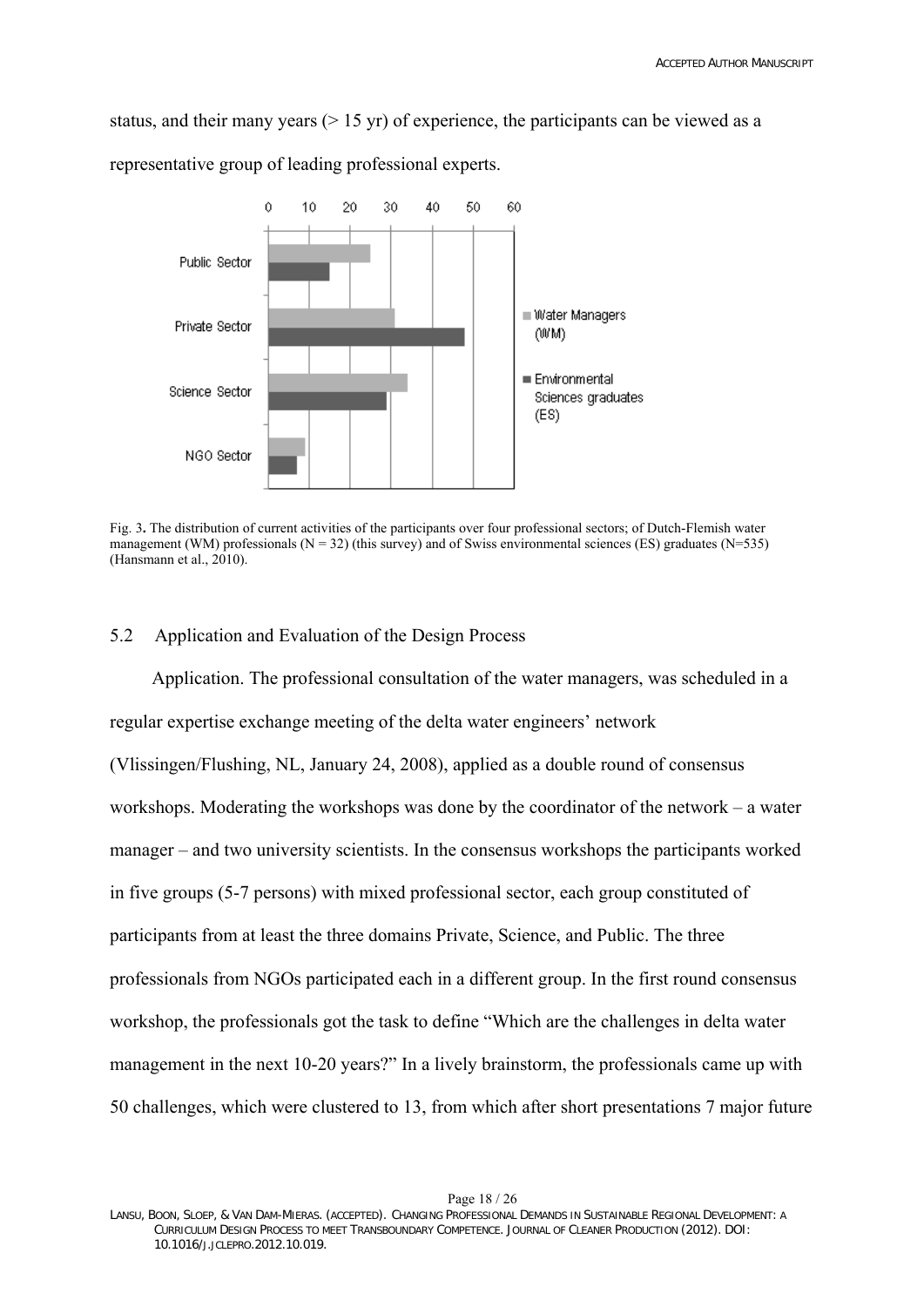challenges were selected. This consensus process results in a list of future challenges with

accompanying job titles (Table 4).

Table 4. Results from the 1<sup>st</sup> round consultation on Water Management: the joint list of future challenges and the accompanying job.

| Future challenge in Delta Water Management                 | Job Title Delta Water Scientist         |
|------------------------------------------------------------|-----------------------------------------|
| Integral approach (life cycles; multiple levels) to water  | Estuarine Ecosystem Scientist           |
| systems                                                    |                                         |
| Building with Nature (economy & ecology)                   | Wetland Engineer; Water Nature Engineer |
| Political administrative break-through towards non-complex | Political-Administrative Water Manager  |
| water management                                           |                                         |
| Drinking Water provision (quantity & quality) by drifting  | Drinking Water Technologist             |
| fresh/salt water boundary (Ghyben-Herzberg lens)           |                                         |
| Safety, risk management & crisis management planning for   | Disaster & Crisis Management Planner    |
| future disasters                                           |                                         |
| Sustainable water use (greywater)                          | Water Technologist                      |

In the second round workshop, the same steps were made to solve another real-task (Fig. 1): "Draw up a job advert for a new delta water scientist to achieve this challenge in the next 10-20 years". Each workgroup, working on one or two of the challenges, outlined the ideal candidate's qualifications and experiences for this challenge. We provided a job advert template, pre-structured according academic quality standards (Table 3). After clustering, presenting and renaming six unique job adverts were selected, describing the professional qualifications for future delta water scientist, according to the quality standards. Fig. 4 shows two, out of 6 results, all professional qualifications collected by these job adverts are described in [Lansu et al. \(2008\)](#page-26-25).

In the design process of the new curriculum, the results of the professional consultation were considered as an input. The output of the first workshop, the denomination of future challenges, was used to define the domains and subjects to be learned and assessed in the study programme. The output of the second round, the job adverts, were used to define the professional competences of a delta water scientist (Table 5): the competence to be able to explore and to investigate in a participative manner innovative solutions for the future challenges in water management and, to be able to 'make it happen': to head for a set goal in cooperation with public and private stakeholders [\(Lansu et al., 2008](#page-26-25)).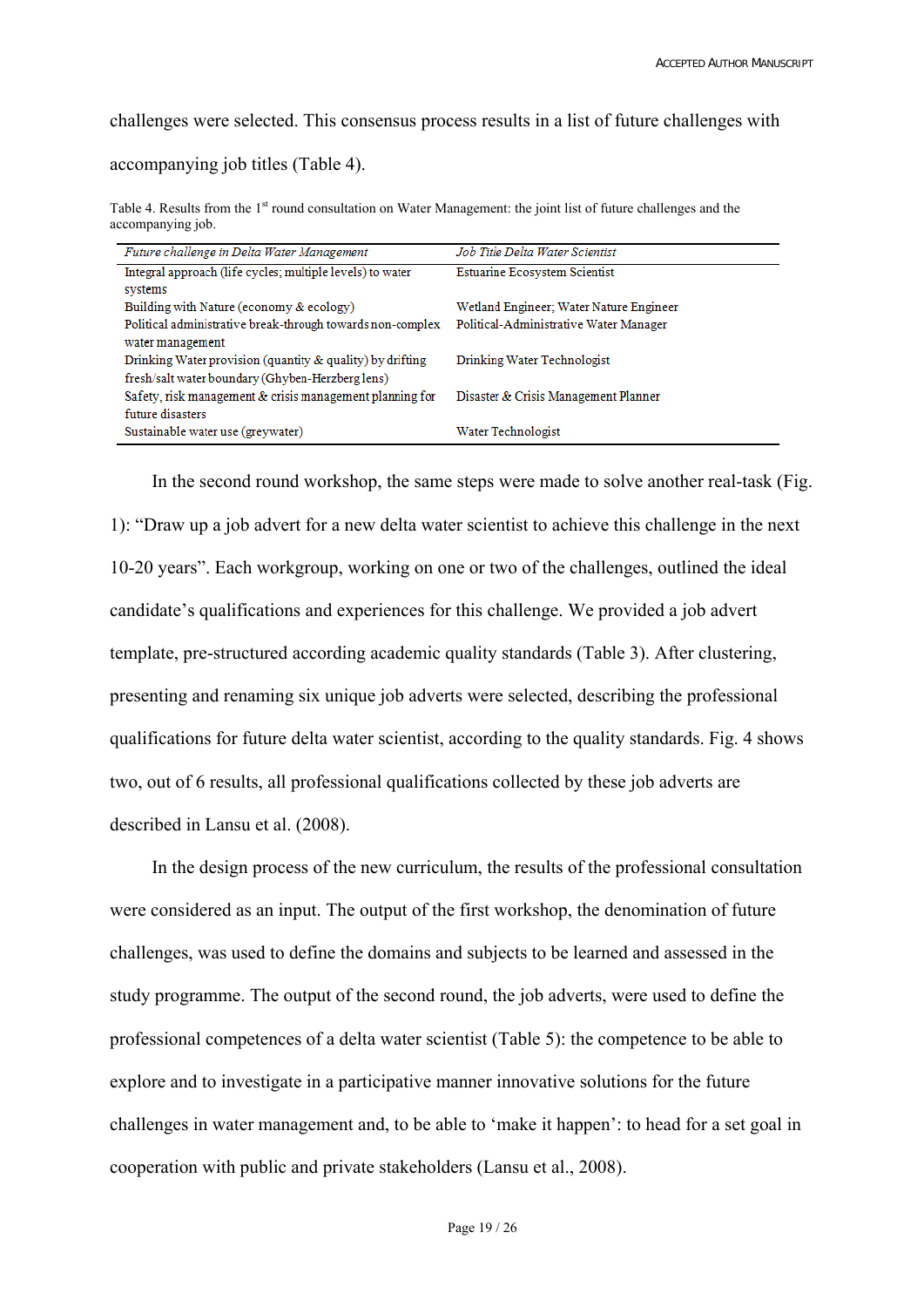

Fig. 4. Results from the 2<sup>nd</sup> round consultation on Water Management: two job adverts structured to the academic qualification framework.

Table 5. A result of the design process: the transboundary competence goal of future delta water scientists ([Lansu et al.,](#page-26-25)  [2008\)](#page-26-25).

The competent delta water scientist (professional with 5 years experience)

• explores new and complex ideas and developments beyond discipline and culture, based on critical system analysis, on their merits for the water management challenges.

has sufficient knowledge of current technology, management processes, and multidisciplinary and participative methods to research problems in water management practice.

• able to head for a set goal, by ensuring the creation of values and innovation through participatory collaboration, and can boost that the solutions are supported by the public and private parties.

The results of the design process were applied in the development phase of the new

curriculum for Delta Water Management, under coordination of the engineering department

of the ZU, who administers and confers the master research degree.

LANSU, BOON, SLOEP, & VAN DAM-MIERAS. (ACCEPTED). CHANGING PROFESSIONAL DEMANDS IN SUSTAINABLE REGIONAL DEVELOPMENT: A CURRICULUM DESIGN PROCESS TO MEET TRANSBOUNDARY COMPETENCE. JOURNAL OF CLEANER PRODUCTION (2012). DOI: 10.1016/J.JCLEPRO.2012.10.019.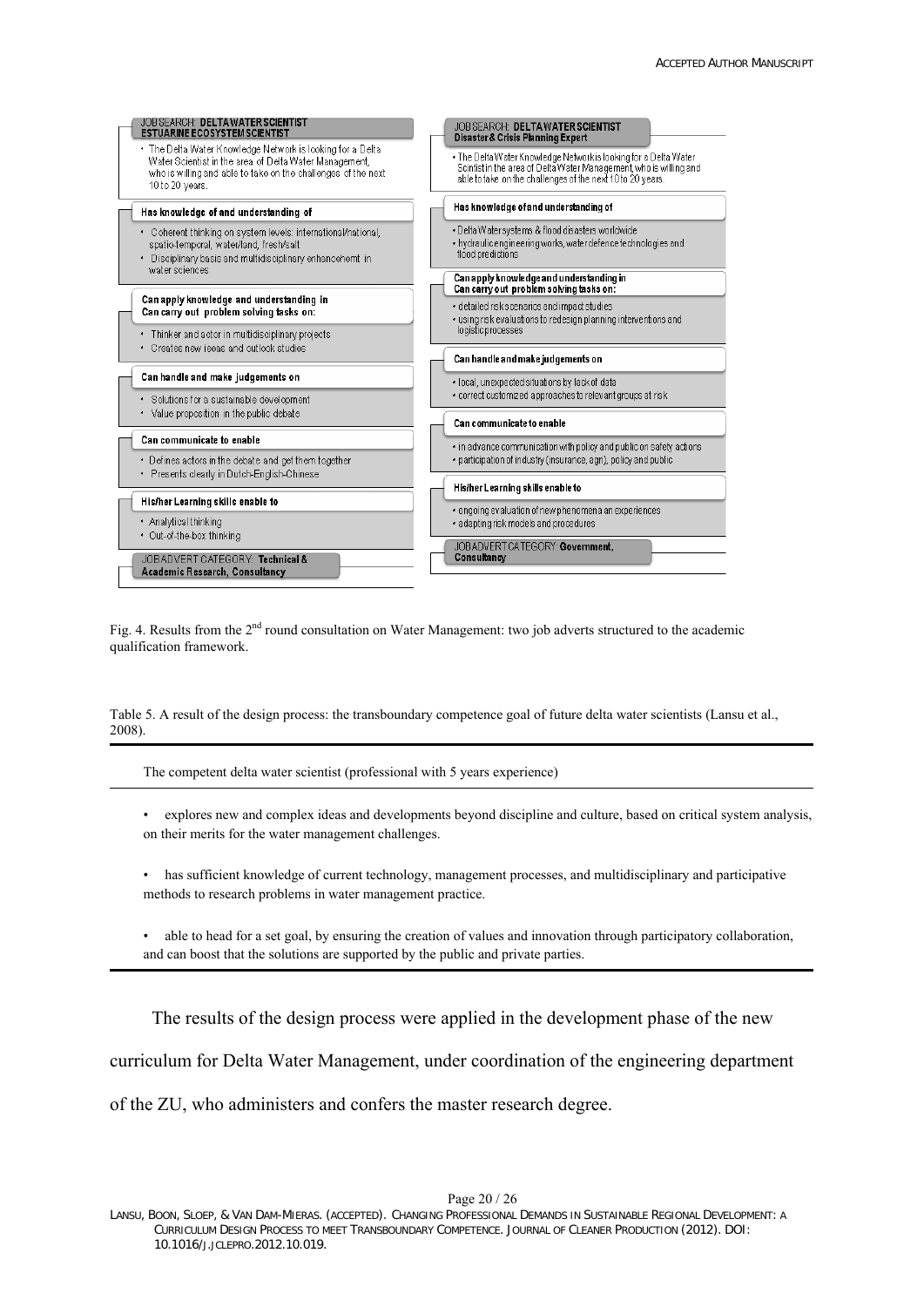Evaluation. The design process - the consultation of professionals – worked well and easy, it took 5 hours only. It resulted in the definition of the professional competences and the new domains in water management, according to the structure of academic quality standards.

The professionals can define – with help of university moderators and scaffold by the design methodology – the professional competences for future performance in changed roles in interaction between academia, policy, and industry. This leads to a renewed definition of the professional competences of the academic water manager, defined within the regional triple helix. The future challenges defined, match with the challenges mentioned in the Water report and assessment programme of ([UNESCO, 2009\)](#page-26-27). The German Foundation for International Business Administration Accreditation (FIBAA), a HE quality assurance organisation, evaluated the design process to define the new Master curriculum on professional qualifications as good.

The impact of this design process, interacting with the practice of regional sustainability innovations, on the curriculum seems to be significant. The joint partners within the knowledge network, are involved in joint thesis research programmes and in the development of course contents. As a result of the process, the joint partners developed four online serious games as open educational resources (emergo.ou.nl). These games are on authentic sustainability innovations in the Rhine-Scheldt Delta region, (on managed retreat of coastal levees by salt marsh ecosystems, sustainable aquaculture, local water governance on salt water intrusion, and decision-making on building with nature in sea defence): similar challenges and domains that resulted from the consultation (Table 4). In this way the dynamic of professional practise is embedded into academic learning environments. Learners, in their role of delta water scientist, are confronted in the game assignments with the real regional experts, video interviewed on these issues. The learners acquire transboundary competence on water management, when they learn to handle these complex, workplace-based problems with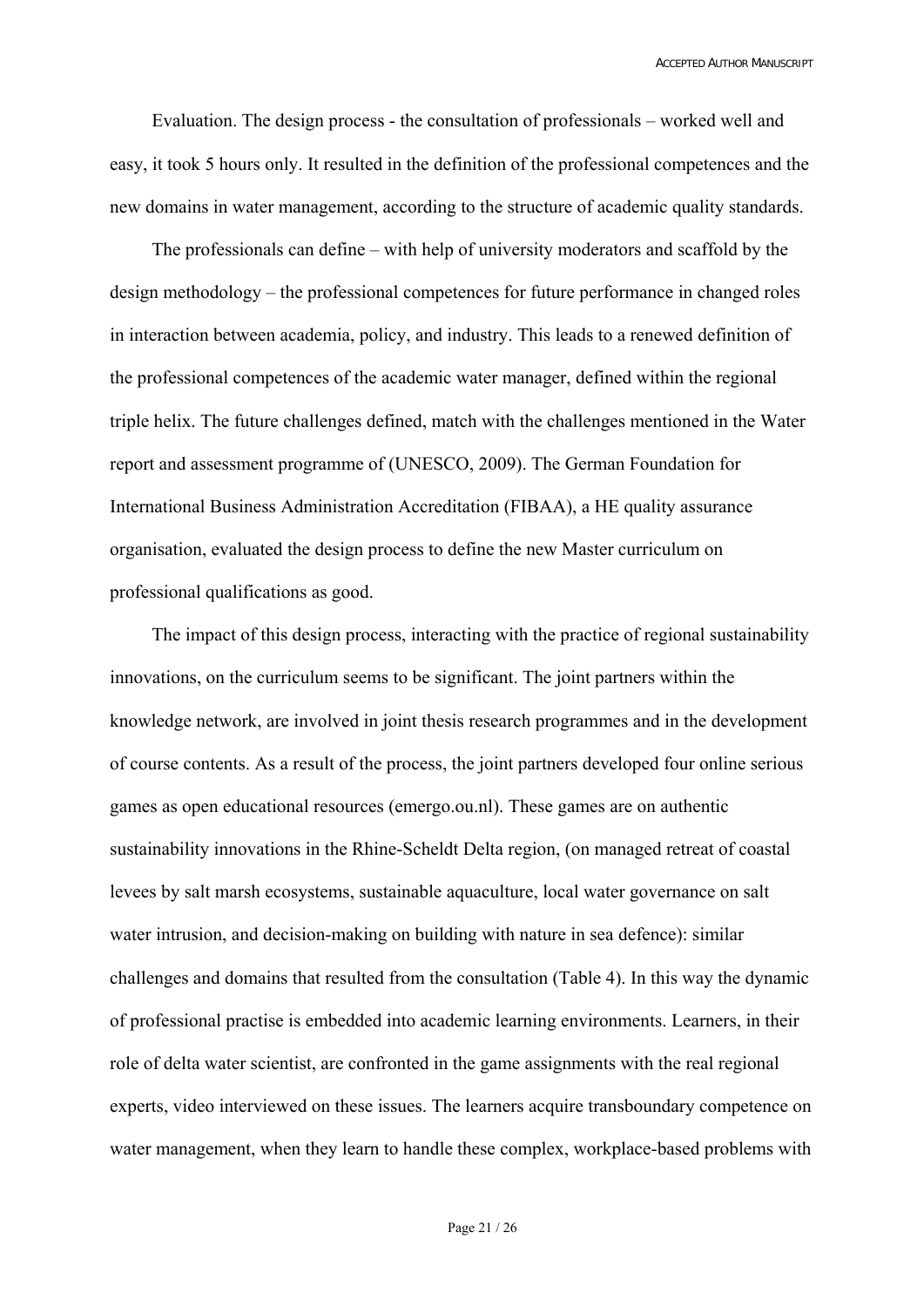multiple perspectives [\(Hummel et al., 2011](#page-25-27)). Several key elements of transboundary competence - the boundaries and approaches to cross these boundaries [\(Lansu et al. \(2010\)](#page-26-3), section 1) - can be identified in the professional competence goal of the delta water scientist (Table 5).

#### 6 Discussion

The design process could be used as a guided facilitation for other institutions considering development or renewal of a curriculum for sustainable regional development, but on this point we should made some critical remarks. The study was done in the context of major revision and novel design of curricula, were competence goals have to be set. For minor revisions of the curriculum goals, the method does not seem appropriate. Also, the study is biased to the quality of the network and how its geographic boundaries are perceived internally and externally. The regional innovation network in this study is internationally recognized as well functioning incubator of joint innovation projects on sustainable delta water management. Not always such an established innovation network will be at hand.

The role of academia and their curricula in regional sustainable development is not obvious, as incentives are outputs on (inter)national research within a disciplinary context, and less on regional sustainability initiatives ([Zilahy et al., 2009](#page-26-28)) and transdisciplinary knowledge transfer between academia and stakeholders in regional development [\(Etzkowitz](#page-25-1)  [and Leydesdorff, 2000\)](#page-25-1). This paper has focused on the design process of academic curricula for sustainable development, with its rapidly and continuously changing regional needs and professional demands. Core of this professional expertise is a frequent crossing of boundaries between disciplines and perspectives, which leads to what is called in this paper transboundary competence, a transferable competence that can be applied in professional situations different from the specific situation in which it is learned. What is to be learned is how to become a reflective and lifelong learner, while at the same time being a professional in

Page 22 / 26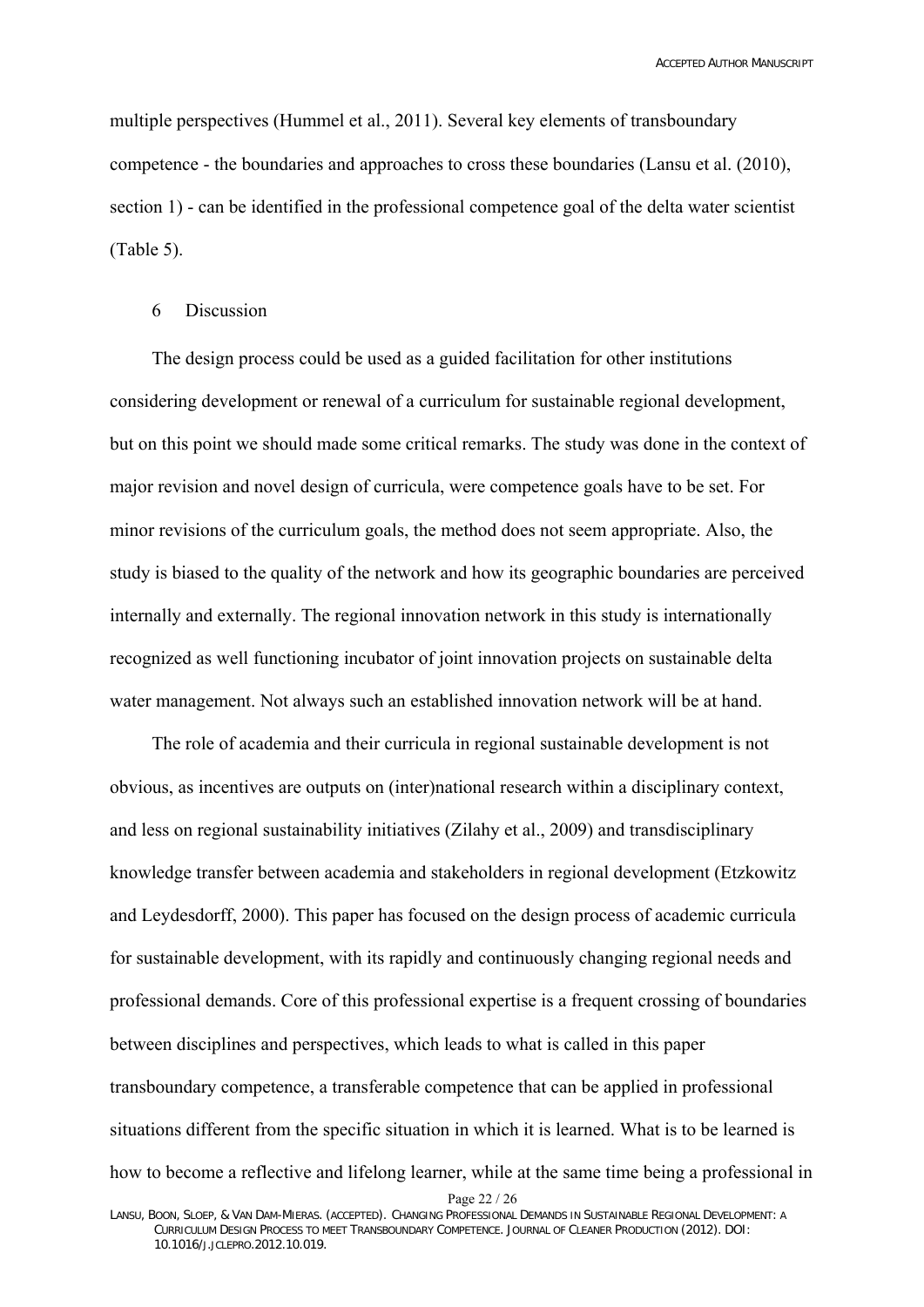sustainable development issues. Now, in times of crisis and demographical decline, universities are looking for more attractive and practice-inspired curricula. Changes driven by transboundary competence would increase the innovative capacity of study programmes.

Can curricula designed according to this methodology be expected to contribute to regional development? The design process analysed in this paper consults professionals from an existing regionally based innovation network, over private, public, science and NGO sectors. It shows that sustainable education is a highly attractive issue not only to keep curricula up to the global challenge, but also to the current views on the 'third mission' of universities, to stimulate regional economic and social development of knowledge resources ([Etzkowitz, 2003](#page-25-4)). This design process of university curricula can be seen as a regional networked learning system according Clark's ([2004\)](#page-25-3) entrepreneurial university, in which the transfer of knowledge between university and the economic region (here: the Dutch-Belgian innovation network on Delta Water Management) is embedded within a well-endowed, academic curriculum framework.

In current studies, we will elaborate on the design process to evaluate the development of transboundary competence and implementation at the year-level learning experiences within a regional networked curriculum. This suits with trends in higher education to give attention to integration of transdisciplinary learning goals ([Michelsen and Adom](#page-26-29)βent, 2012) and summative assessment of learning outcomes and individual academic learning outcomes in cooperative work ([Wijnen and van Berkel, 2010\)](#page-26-30). To ensure the national and global academic nature of such university curricula, the advent of social networking and learning technologies in curricula seems to redefine the boundaries of the regional hinterland affecting 'local' learning trajectories towards transboundary competence. This could not only support transboundary regional learning but also contribute to regional development by making economic activities more foot-loose, connecting the local to the global.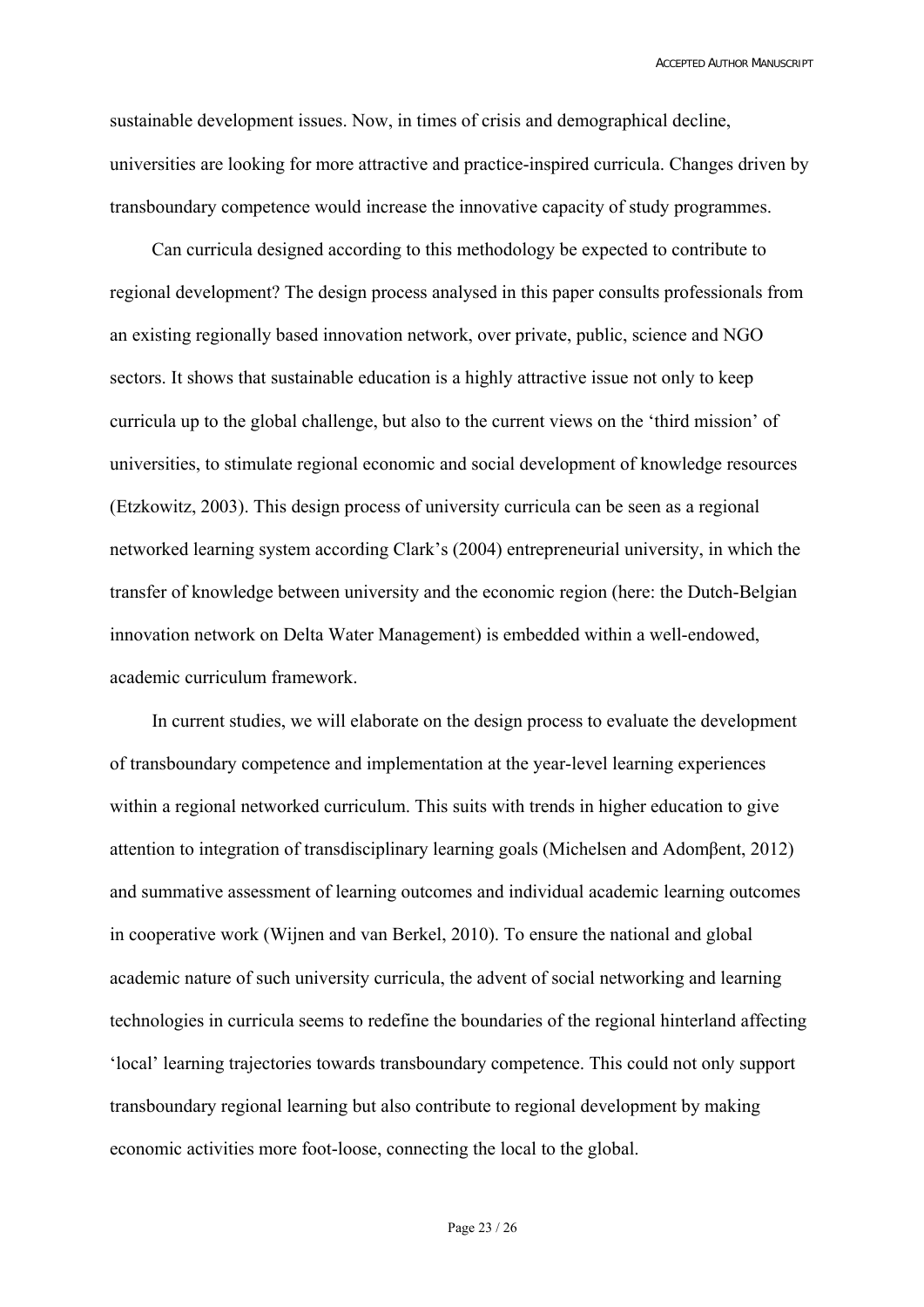## 7 Conclusion

The problem faced in this article was how can a university incorporate transboundary competence for sustainable development in its view on learning and curriculum development; and how can the academic quality of learning be guaranteed. Transboundary competence, the ability to communicate and collaborate across traditional boundaries between disciplines and perspectives, while working in interaction with actors/stakeholders, is a multi-competence and mirrors the nature of sustainability science.

The two-step design process for open curriculum development, which was presented in this article, incorporates both the professional demands of stakeholders and the academic quality standards. The design process is illustrated on a water management curriculum in the Rhine-Scheldt Delta region. In the first step, the professional experts define, in consensus workshops, the challenges for future academic water managers. In the second step, the joint professionals outline the candidate profiles to tackle these challenges. A pre-structured job advert template, structured to the academic quality criteria for higher education (European 'Dublin' Descriptors), has been used to articulate desired qualifications and experiences. These resulted into a renewed definition of the professional, transboundary competences of the academic water manager within its regional, multi-disciplinary, multi-stakeholder contexts. The moderators of the process are able to incorporate 'invisibly' the complex (national) qualification framework for university programmes, often be seen as an obstacle for open curriculum development.

Page 24 / 26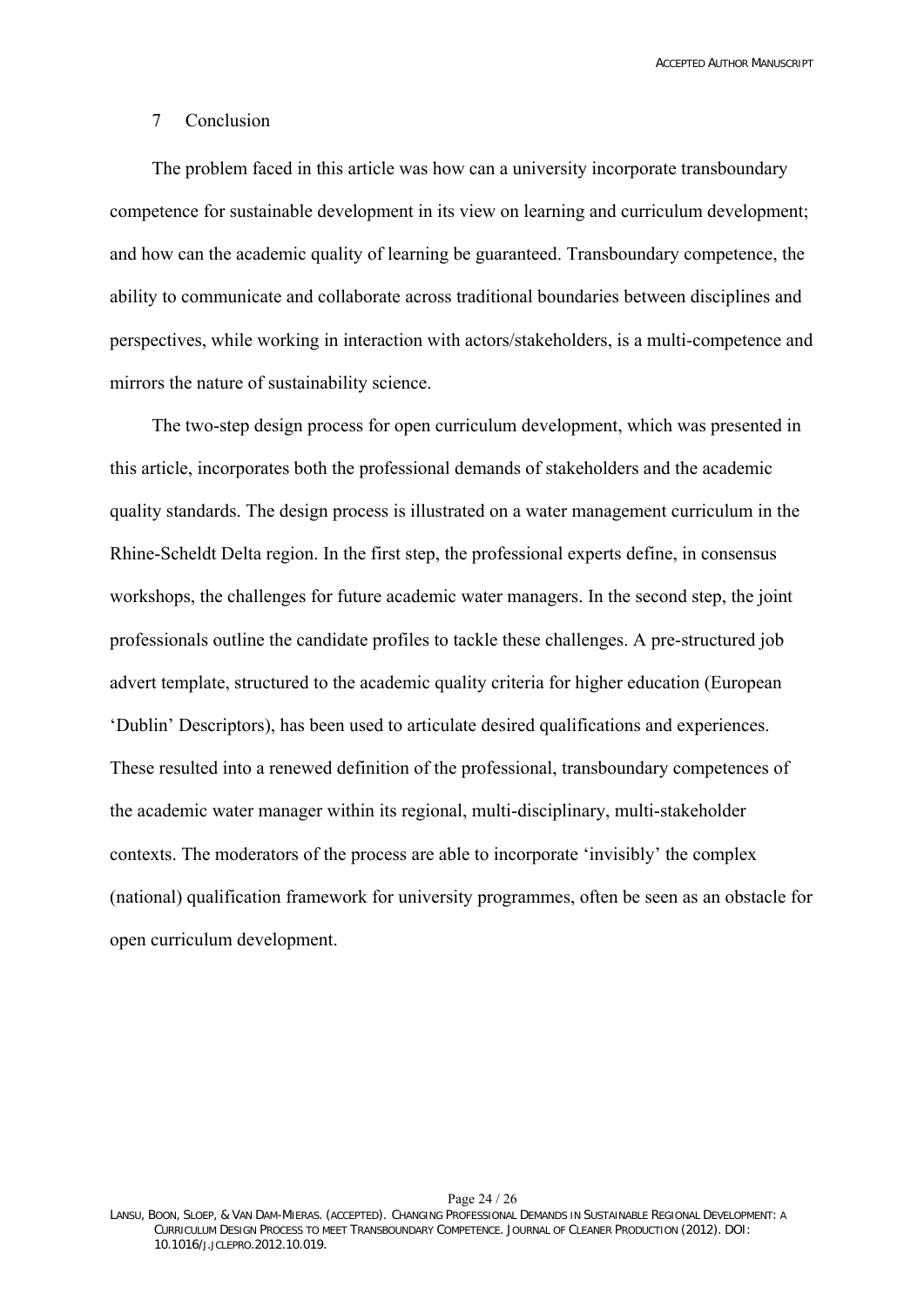#### References

- Adomßent, M., 2011. In search of the knowledge triangle for regional sustainable development: the role of universities, in: A. Barton, J. Dlouhá (Eds.), Multi-Actor Learning for Sustainable Regional Development in Europe: A Handbook of Best Practice. GHP, Guildford, UK, 343.
- <span id="page-25-23"></span>Arlett, C., Lamb, F., Dales, R., Willis, L., Hurdle, E., 2010. Meeting the needs of industry: the drivers for change in engineering education. Engineering Education 5, 18-25.
- <span id="page-25-6"></span>ASCE, 2007. The New Orleans hurricane protection system: what went wrong and why. American Society of Civil Engineers. Hurricane Katrina External Review Panel (chair: David E. Daniel), Reston, Virginia, US. [www.pubs.asce.org](http://www.pubs.asce.org/) ISBN 978-0-7844-0893-3.
- <span id="page-25-12"></span>Avard, G., Zenios, M., 2012. Curriculum Framework Considerations for Introducing Networked Learning within a Career-Focused Higher Education Institution: A case study of the Polytechnic of Namibia, in: V. Hodgson, C. Jones, M. de Laat, D. McConnell, T. Ryberg, P. Sloep (Eds.), Proceedings of the Eighth International Conference on Networked Learning 2012. [www.networkedlearningconference.org.uk,](http://www.networkedlearningconference.org.uk/) ISBN: 978-1-86220-283-2, Maastricht, NL, 60.

<span id="page-25-9"></span>Barrie, S.C., 2006. Understanding what we mean by the generic attributes of graduates. Higher Education 51, 215-241. BatchGeo.com, 2011. Make Maps.

- <span id="page-25-25"></span><span id="page-25-16"></span>Bergen Conference, 2005. The framework of qualifications for the European Higher Education Area. Bergen Conference of European Ministers Responsible for Higher Education, Bergen, Norway.
- <span id="page-25-7"></span>Bijker, W.E., 2007. American and Dutch Coastal Engineering: Differences in Risk Conception and Differences in Technological Culture. Social Studies of Science 37, 43–151.
- <span id="page-25-10"></span>Byrne, E.P., Desha, C., Fitzpatrick, J.J., Hargroves, K., 2010. Engineering education for sustainable development: A review of international progress. International Symposium for Engineering Education.
- <span id="page-25-0"></span>Castells, M., 1996. The Rise of the Network Society. The Information Age: Economy, Society and Culture. Blackwell, Oxford.
- <span id="page-25-24"></span>Chapman, A., 2001-2009. Job Adverts. How to design and write effective job advertisements - tips and techniques.
- <span id="page-25-2"></span>Clark, B.R., 1998. Creating Entrepreneurial Universities: Organizational Pathways of Transformation. . Pergamon Press, New York.
- Clark, B.R., 2004. Delineating the character of the entrepreneurial university. Higher Education Policy 17, 355-370.
- <span id="page-25-20"></span><span id="page-25-3"></span>de Kraker, J., Lansu, A., van Dam-Mieras, M.C., 2007. Competences and competence-based learning for sustainable development., in: J. de Kraker, A. Lansu, R. van Dam-Mieras (Eds.), Crossing Boundaries. Innovative learning for sustainable development in higher education. VAS-Verlag, Frankfurt am Main, 304.
- <span id="page-25-11"></span>Desha, C.J., Hargroves, K., Smith, M.H., 2009. Addressing the time lag dilemma in curriculum renewal towards engineering education for sustainable development. International Journal of Sustainability in Higher Education 10, 184-199.
- <span id="page-25-17"></span>ENQA, 2009. Standards and Guidelines for Quality Assurance in the European Higher Education Area, 3 ed. European Association for Quality Assurance in Higher Education,<http://www.enqa.eu/pubs.lasso>Helsinki.
- <span id="page-25-14"></span>Eraut, M., 2004. Informal learning in the workplace. Studies in Continuing Education 26, 247 - 273.
- <span id="page-25-4"></span>Etzkowitz, H., 2003. Research groups as 'quasi-firms': the invention of the entrepreneurial university. Research Policy 32, 109-121.
- <span id="page-25-1"></span>Etzkowitz, H., Leydesdorff, L., 2000. The dynamics of innovation: from National Systems and ''Mode 2'' to a Triple Helix of university–industry–government relations. Research Policy 29, 109–123.
- <span id="page-25-15"></span>Felder, R.M., Brent, R., 2003. Designing and Teaching Courses to Satisfy the ABET Engineering Criteria. Journal of Engineering Education 92, 7-25.
- <span id="page-25-8"></span>Felder, R.M., Brent, R., Prince, M.J., 2011. Engineering Instructional Development: Programs, Best Practices, and Recommendations. Journal of Engineering Education 100, 89–122.
- <span id="page-25-19"></span>Ferrer-Balas, D., Lozano, R., Huisingh, D., Buckland, H., Ysern, P., Zilahy, G., 2010. Going beyond the rhetoric: systemwide changes in universities for sustainable societies. Journal of Cleaner Production 18, 607-610.
- <span id="page-25-13"></span>Gonczi, A., 1999. Competency-based learning: a dubious past — an assured future?, in: D. Boud, J. Garrick (Eds.), Understanding learning at work Routledge, London, 180–195.
- <span id="page-25-26"></span>Hansmann, R., Mieg, H.A., Frischknecht, P., 2010. Survey of Graduates of Environmental Sciences from 1992 to 2005: Analysis of their Careers and their Contributions to Sustainable Development. DUWIS, ETH Zürich.
- <span id="page-25-27"></span>Hummel, H.G.K., van Houcke, J., Nadolski, R.J., van der Hiele, T., Kurvers, H., Löhr, A., 2011. Scripted collaboration in serious gaming for complex learning: Effects of multiple perspectives when acquiring water management skills. British Journal of Educational Technology 42, 1029-1041.
- <span id="page-25-5"></span>Hutchins, H.M., Annulis, H., Gaudet, C., 2008. Crisis planning: Survey results from Hurricane Katrina and implications for performance improvement professionals. Performance Improvement Quarterly 20, 27-51.
- <span id="page-25-18"></span>JQI, 2004. Shared 'Dublin' descriptors for Short Cycle, First Cycle, Second Cycle and Third Cycle Awards in: J.Q.I.i. group (Ed.), Joint Quality Initiative Meeting.<http://www.jointquality.nl/content/descriptors/CompletesetDublinDescriptors.doc>, Dublin, 5.
- <span id="page-25-22"></span>Kastenhofer, K., Lansu, A., van Dam-Mieras, R., Sotoudeh, M., 2010. Engineering Education in Sustainable Development: The Contribution of University Curricula to Engineering Education for Sustainable Development. GAIA-Ecological Perspectives for Science and Society 19 44-51.
- <span id="page-25-21"></span>Kates, R.W., Clark, W.C., Corell, R., Hall, J.M., Jaeger, C.C., Lowe, I., 2001. Sustainability Science. Science 292, 641.